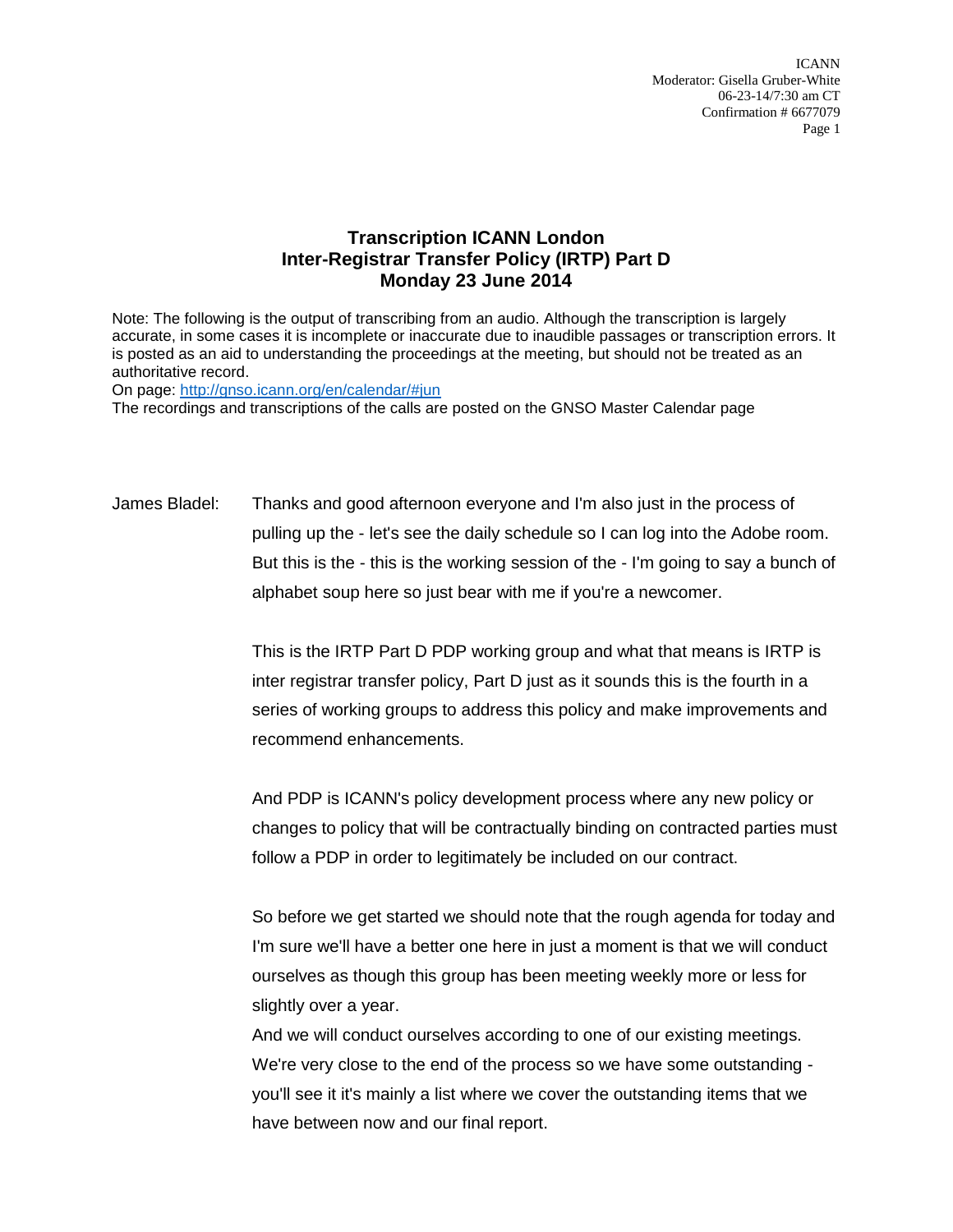And then we would certainly like to allocate some time towards the end of the session where anyone who is maybe just coming into this issue or maybe is more casually following it and says hey, you know, I don't understand why you guys are discussing this issue or hey I have some thoughts on this topic.

We want to give, you know, anyone in the audience an opportunity to weigh in on those issues. So with that and I'm still as I said trying to pull up the actual...

Man: (Unintelligible).

James Bladel: ...thank you.

Man: (Unintelligible).

James Bladel: Well that's kind of a chicken and egg scenario because it is the link to the Adobe connecter and I'm going to post it in the Adobe connector.

Woman: Good afternoon James (unintelligible) right now.

James Bladel: Okay I didn't - no, no, no I maybe misunderstood what you were saying so. Okay but before we get started let's get into some preliminaries here. If we could please go around the room with some introductions, name, affiliation then we'll also make sure we allow folks from the audience an opportunity to introduce themselves as well as the folks that may be on the bridge. So if we could start down here please with the gentlemen on the very end.

(Viv Maklo): (Viv Maklo) from real time register.

(Fiel Girds): (Fiel Girds) real time register.

Stephane Van Gelder: Stephane ICANN staff.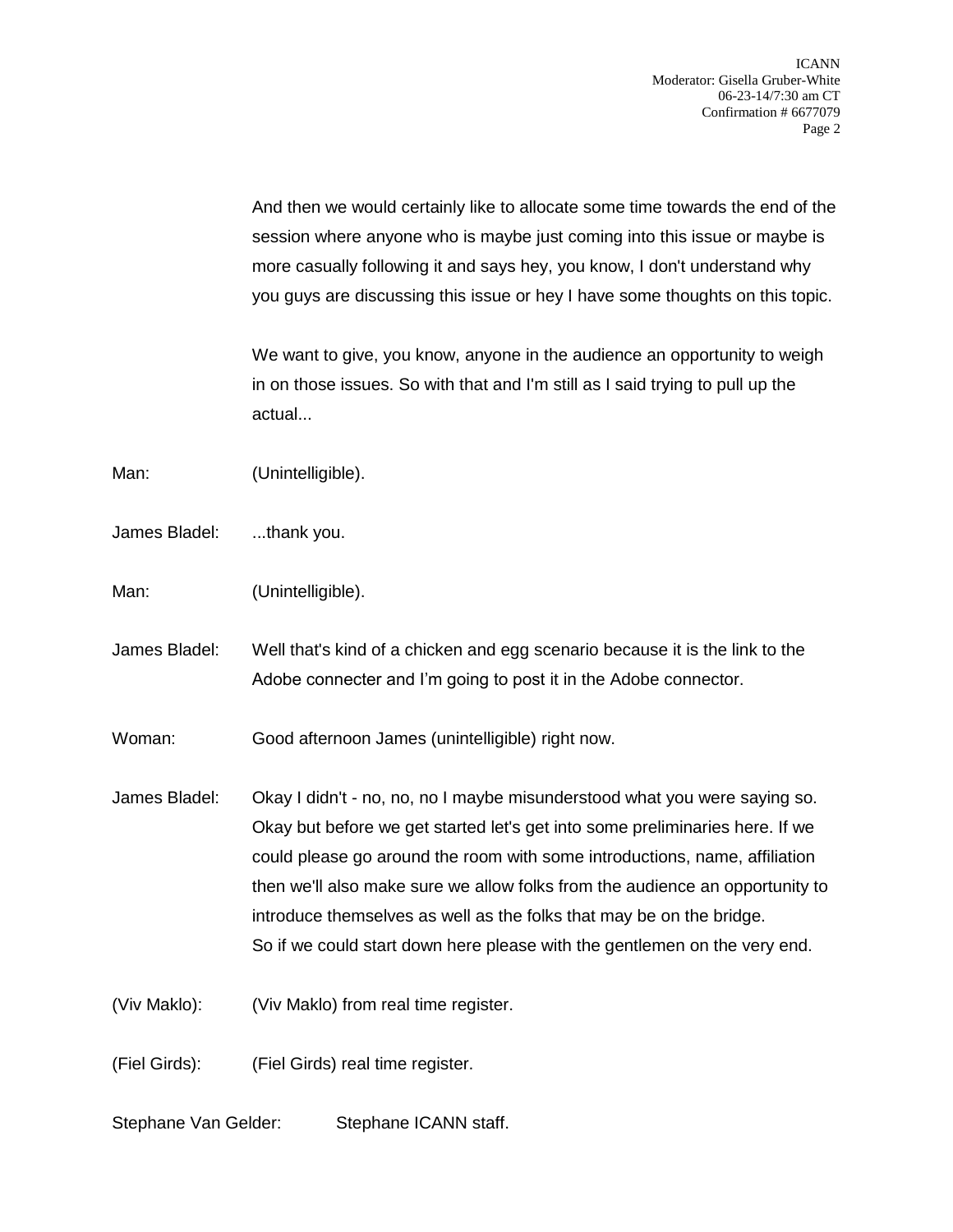ICANN Moderator: Gisella Gruber-White 06-23-14/7:30 am CT Confirmation # 6677079 Page 3

## Berry Cobb: Berry Cobb with staff.

(Philip Gleiman): (Philip Gleiman) key systems registrar GNSO counselor.

Graeme Bunton: Graeme Bunton Tucows.

(Chris Felling): (Chris Felling) (unintelligible), (Chris Felling) (unintelligible).

Marika Konings: Marika Konings ICANN staff.

James Bladel: So James Bladel GoDaddy and co-chair of the group effectively chair because our other co-chair is no longer co-chairing and registrar and GNSO counselor.

- Man: I mean there is (unintelligible) registrar.
- (Gary Arnold): I'm (Gary Arnold) with (HIBOO).
- (Bernet Garcia): (Bernet Garcia) (HIBOO).

(Stephan Natner): (Stephan Natner) Internet (X) German registrar.

(Andre Spotez): (Andre Spotez) Deutsche telecom also German registrar.

(Pauline Rajenet): (Pauline Rajenet) (net side) Australia at large advisory committee.

James Bladel: Thanks now let's start with the audience here with you sir.

(Sam Bolkash): (Sam Bolkash) I'm a member of the legal committee association of registrars in the Netherlands.

Woman: (Unintelligible) ICANN staff.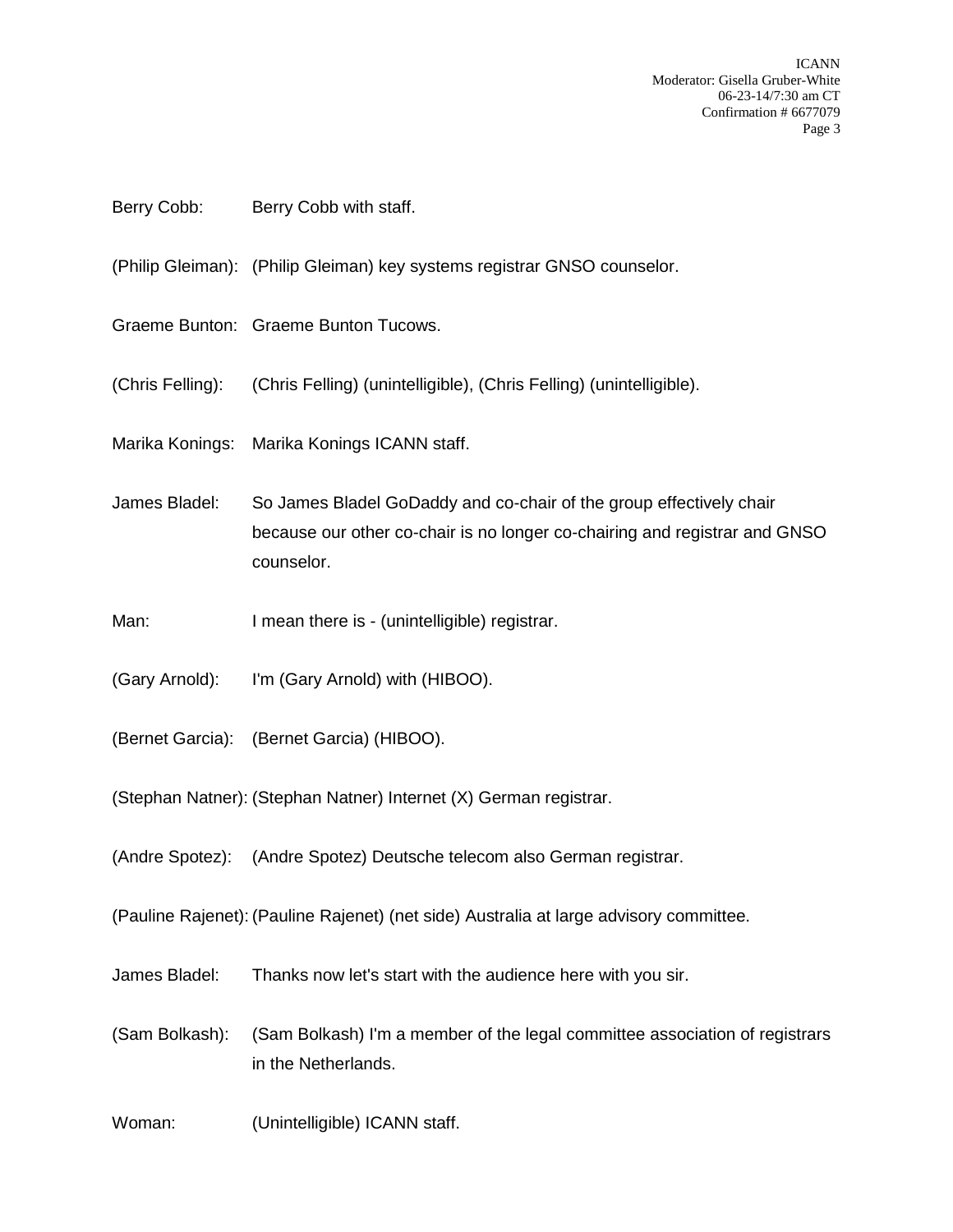ICANN Moderator: Gisella Gruber-White 06-23-14/7:30 am CT Confirmation # 6677079 Page 4

| Woman:          | (Unintelligible) ICANN staff.                                                                                                                                                                                                                                              |
|-----------------|----------------------------------------------------------------------------------------------------------------------------------------------------------------------------------------------------------------------------------------------------------------------------|
| Man:            | (Unintelligible) ICANN compliance staff.                                                                                                                                                                                                                                   |
| (Sam Rojas):    | (Sam Rojas) (power) Internet group registrar.                                                                                                                                                                                                                              |
| Man:            | (Unintelligible) expert team.                                                                                                                                                                                                                                              |
| (Laura Gee):    | (Laura Gee) legit script and the (Hamilton Reed 11).                                                                                                                                                                                                                       |
| Woman:          | (Unintelligible).                                                                                                                                                                                                                                                          |
| (Mike Murphy):  | (Mike Murphy) (unintelligible) registrar.                                                                                                                                                                                                                                  |
| Man:            | (Unintelligible) registrar.                                                                                                                                                                                                                                                |
| James Bladel:   | Okay thanks and anyone on the phone can we give participants on the audio<br>bridge an opportunity to identify?                                                                                                                                                            |
| Angie Graves:   | Thanks James, Angie Graves here with group incorporated thank you.                                                                                                                                                                                                         |
| James Bladel:   | Hi Angie.                                                                                                                                                                                                                                                                  |
| Barbara Knight: | Barbara Knight with VeriSign also representing the stakeholder group or<br>registry stakeholder group.                                                                                                                                                                     |
| James Bladel:   | Hi Barbara, any others? Okay so as per our normal operating procedures<br>does anybody have any updates to their signets of interest that are on file<br>with this working group or posted in the community Wiki? Anything they<br>would like to declare raise your hands. |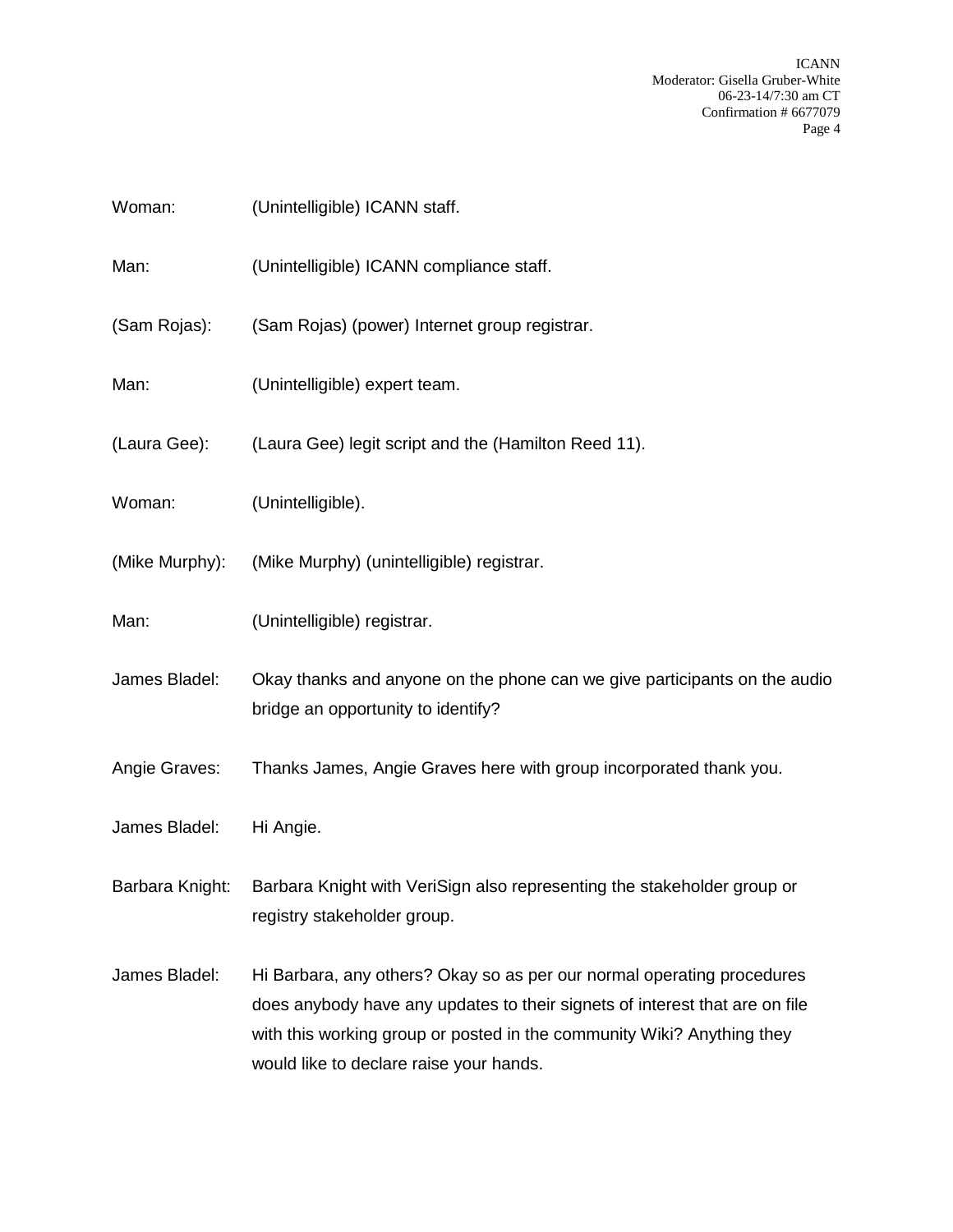Okay seeing none we also have a draft agenda that is on the - it looks like it's on the right hand side of the Adobe connect there beginning with a status update of the work.

Does anyone have any other items they'd like to include on the agenda? If not let me know we'll pick those up as we go along. So the two things we wanted to accomplish today was first off just to summarize - actually sorry three things.

The first one would be to summarize where we are as a working group and what remains in front of us between us and the finish line because I think that we - a lot of us are - we want to anxiously bring this effort to a close however we want to make sure that we are doing our due diligence on the issues that and the charter questions that we've been - you're going to have to hit the mute button whoever just did that, Holly mute button thank you.

The sound is now going to Australia and coming back to London via Holly.

Man: A nice delay.

James Bladel: It is a nice delay at least we know now how big the earth is. Thank you that's good, that's always good for a laugh. Okay so we want to update the remaining items that need to be done.

> We want to confirm some of the items that are effectively finished and make sure everyone is comfortable with where we've landed on things like the definitions and use cases.

And then we want to take a look at the remaining outstanding issues that were collected during our public comment period and then open it up for Q&A for anyone that wants to weigh in on these issues that hasn't been a regular participant of the working group but has an interest or a question on those topics.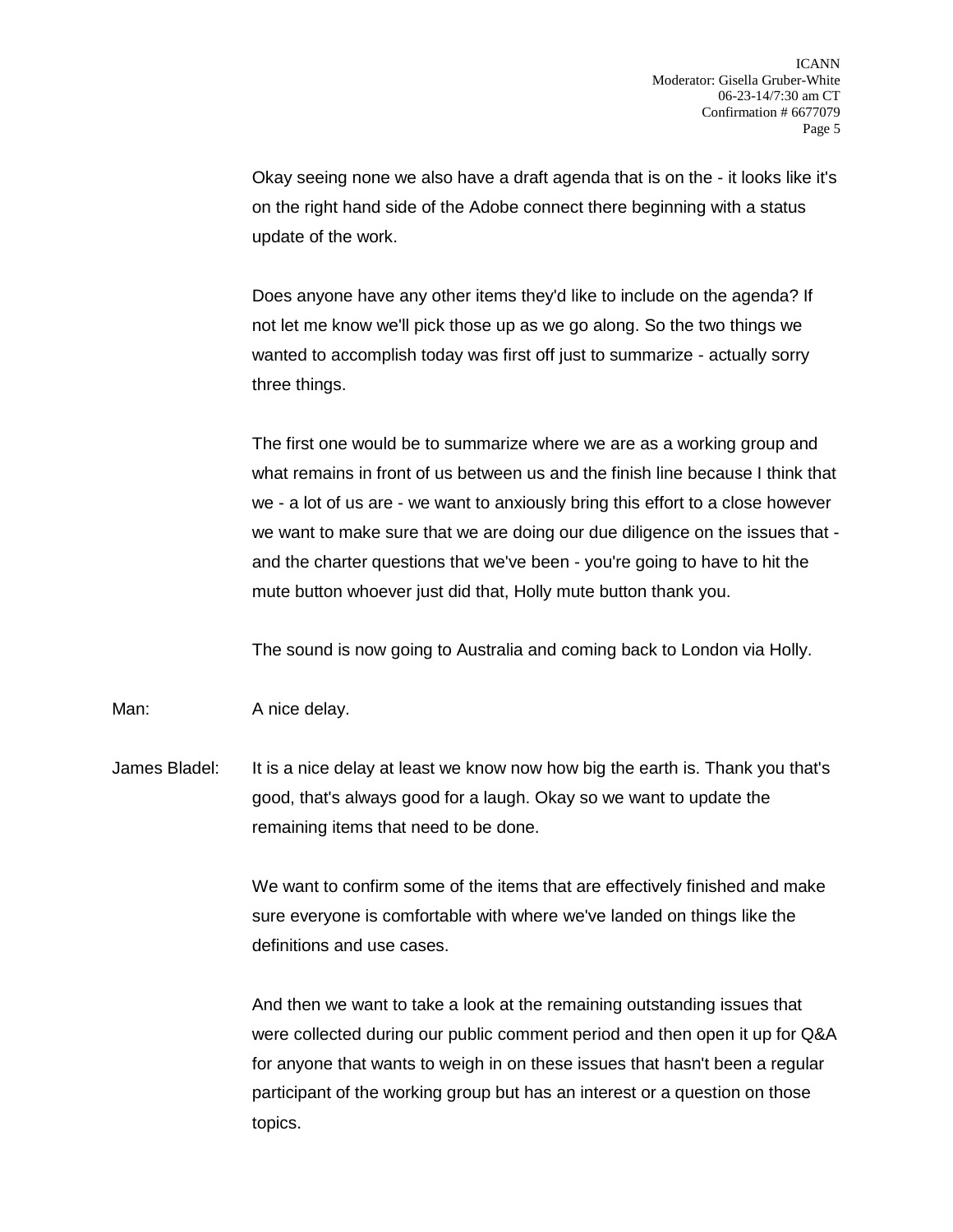So with that I believe the update and particularly the update that Lars and I presented to council on Saturday was that the working group had anticipated we would be finishing our work by London.

This did not occur but it did not occur for some very good reasons, encouraging reasons, which is unlike some of the previous other working groups in this area we received very numerous and very healthy comments in the public comment session, which caused us to then go back and reexamine and in some cases reopen the discussions that we've had relative to our charter questions.

I think that's encouraging that's a good thing it means that the - it means that the process is working and that it is taking on board those comments and in fact one of the bits of feedback that we received on Saturday is that this is the way we handled those comments is probably a showcase for how the system is supposed to work.

Not necessarily speedy but thorough and focusing on doing our due diligence. We also took a second and third and fourth and fifth look at our definitions list, which I think a number of us had some substantial modifications that we wanted to see made.

And I think we're all now in a place where we can say that we're happy with the definitions list. We have a couple of items remaining specifically the addressing the role of the registry in - as the first level dispute, the necessity of FOA's and the third one was - thank you the change from the statute of limitations from 6 months to 12 months in order to file a dispute.

Those three issues are still open and we need to determine whether or not our original recommendations as contained in the initial report still stand or need to be modified or addressed to incorporate those changes that we saw during public comment.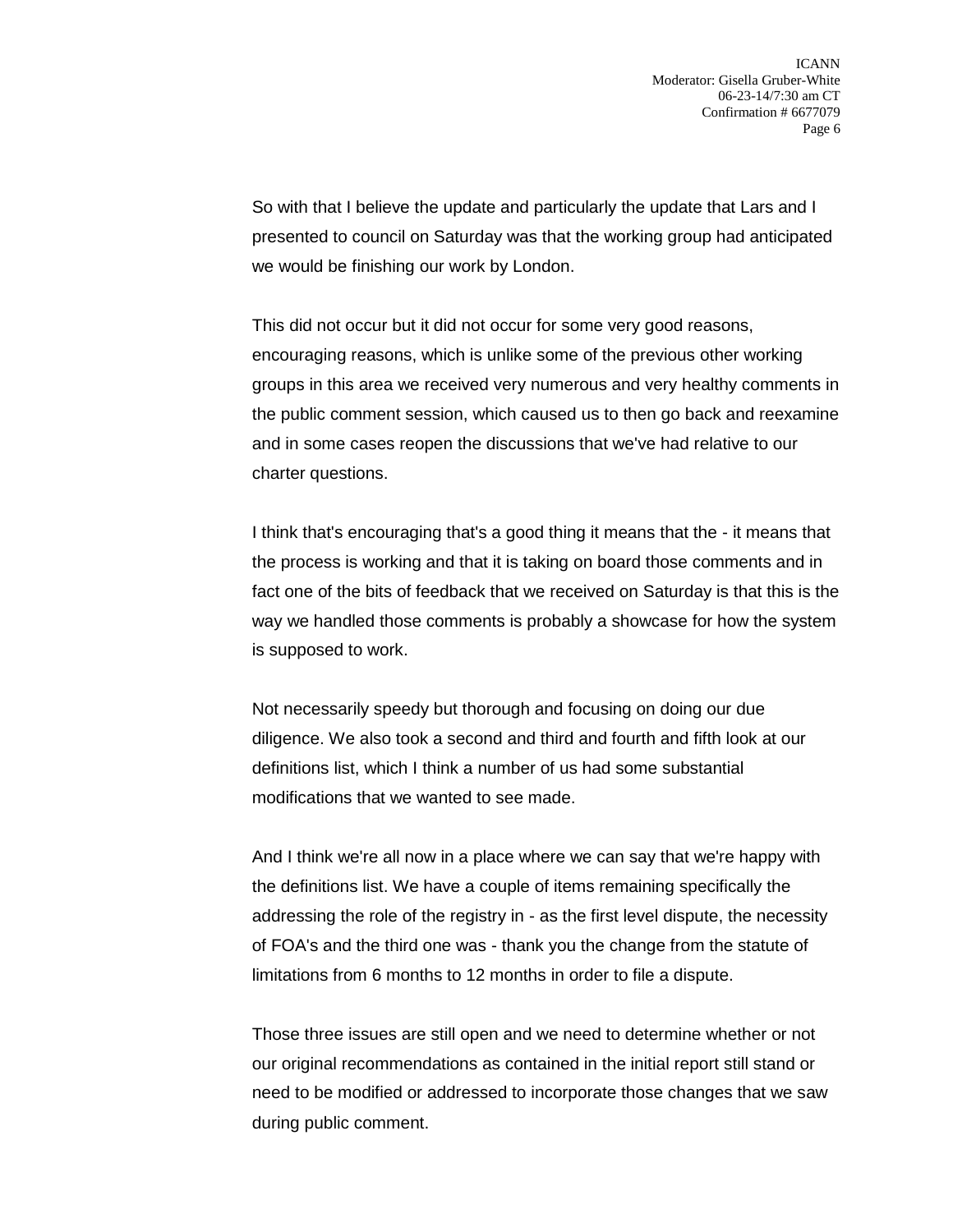So maybe we can start up by talking about our list of definitions and noting that this has been proposed as final on our working list and I believe we have not received any - we - our last comment on this was from Kristine Dorrain.

Okay so let's take a quick look at her updates because I mean I think we're very close to just closing this off and saying that our definitional terms are closed and there is no way I can read that from here Lars.

Okay I think I got something here. Yes perfect, so really this is not an edit but on a comment and it's with regard to supplemental rules. Supplemental rules I mean those rules adopted by the registry operator in case of first level disputes as said right below.

And the - I'm sorry I skipped one here, there previous comment it looks like Kristine has tacked on a comment to the definition of respondent. Suggest that we not imply a two-party dispute discussions have indicated - that indicates a multi-party (hops) there may be more than one party, the registrar record needs to be a party so that they can implement the decision to transfer.

Gaining registrar at the fraudulent transfer needs to be part of your provided FOA et cetera. So I think that that is an important item to take note. I think that this to some extent is covered by the use of the word or.

We could certainly more explicitly cover this by saying and or and I think that would address - Holly's shaking your head is that overkill, are we...

Holly Raiche: Seems like overkill.

James Bladel: ...it's overkill okay.

Holly Raiche: Sorry just...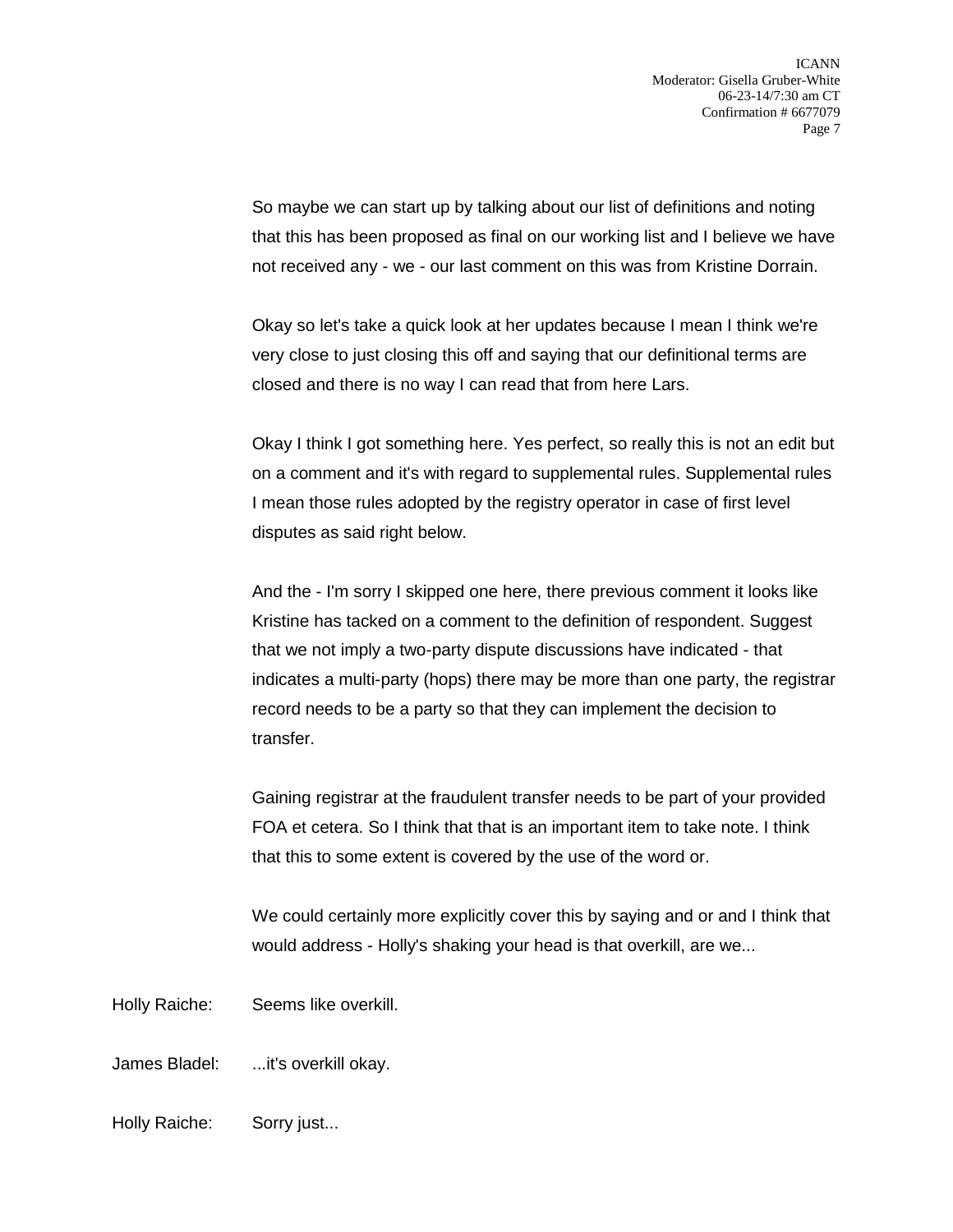ICANN Moderator: Gisella Gruber-White 06-23-14/7:30 am CT Confirmation # 6677079 Page 8

James Bladel: Holly said off microphone she thinks that might be overkill. Anyone else have any strong feeling or just - I think this is a good point to notice as something certainly we discussed at length so I think that if it's not explicitly captured in this definition it's certainly what we intended so let's just make sure we're all comfortable that it's covered.

> Okay and then moving to the second one the registry operator indicates the first level disputes. Certainly this would be struck or stricken from the definition if indeed our final recommendation is to remove the registry layer this becomes a depreciated piece of language that we can just throw it overboard.

And I believe that was it so pending the decision of what to do with that little blurb about registries can we as a group say that we have completed our definitional work on this PDP, everybody - we can put this one to bed finally?

Okay, no more zombie definitions everyone thank you very much for your help and working through that. Okay there is one other support document I thought and Lars you may not have it queued up I didn't even know if you brought it with you to London.

Do you remember we were going through a number of use cases as well and I think that that was also intended to be an appendix or an annex to the report. We haven't looked at it in a long time so I don't mean to spring it on this group here.

But I think that it's important to note that if we have made any significant changes between the initial report and the final report to this annex, you know, we should make sure that everyone has had a chance to sign off on those.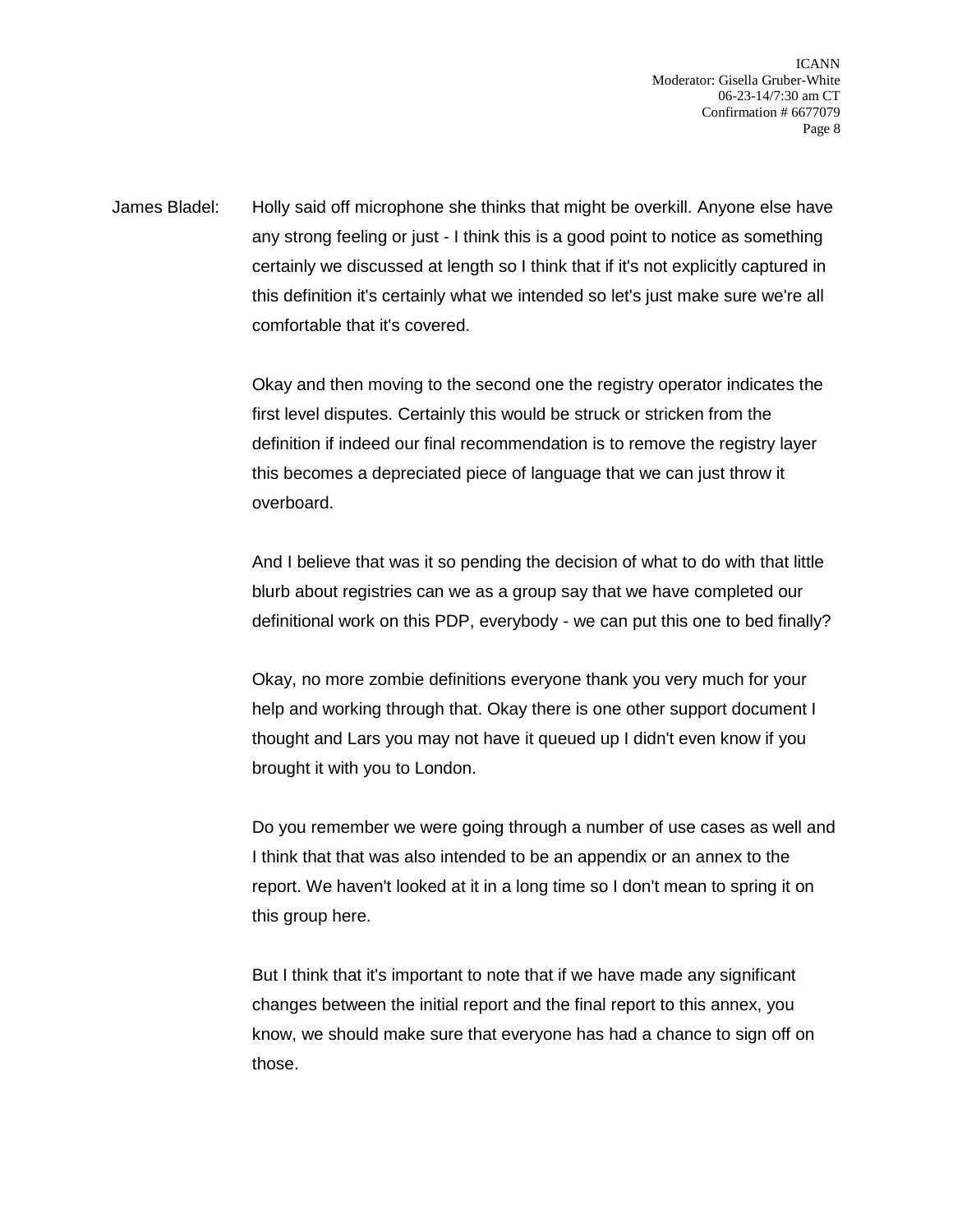So I seem to recall that we went through this, you know, at a fairly high level or a fairly low level of I guess high level detail and made some fairly significant changes.

In fact one of the biggest issues was if you take a look at number - I believe it was - there was one of the items there that was covering disputes between parties, number eight I believe.

We rolled up a number of these scenarios into number eight so I think this document at one point was much larger so.

- Lars Hoffman: (Unintelligible) yes I mean I'm happy to put up the red line version of this, so this is the part that we discussed and rolled into eight, this is the clean version after the group discussions.
- James Bladel: So really I think that we've given this particular annex a number of passes through the working group. I think it is incumbent upon us as members to take a look at this and make sure that we are all still fine with the latest and greatest versions that cleaned up all of the edits.

So if we could please I don't believe we're meeting next Monday, we're meeting the Monday following so if you could between now and then take one last look and if you spot anything that you want to change raise it at our last and final meeting.

Otherwise we will consider silence to be acceptance and agreement, go ahead Lars.

Lars Hoffman: Yes this is Lars, I will send around a red line version and this version if you want both of them to the list - the list today or tomorrow but in time before the next meeting. So you should have it in your inbox.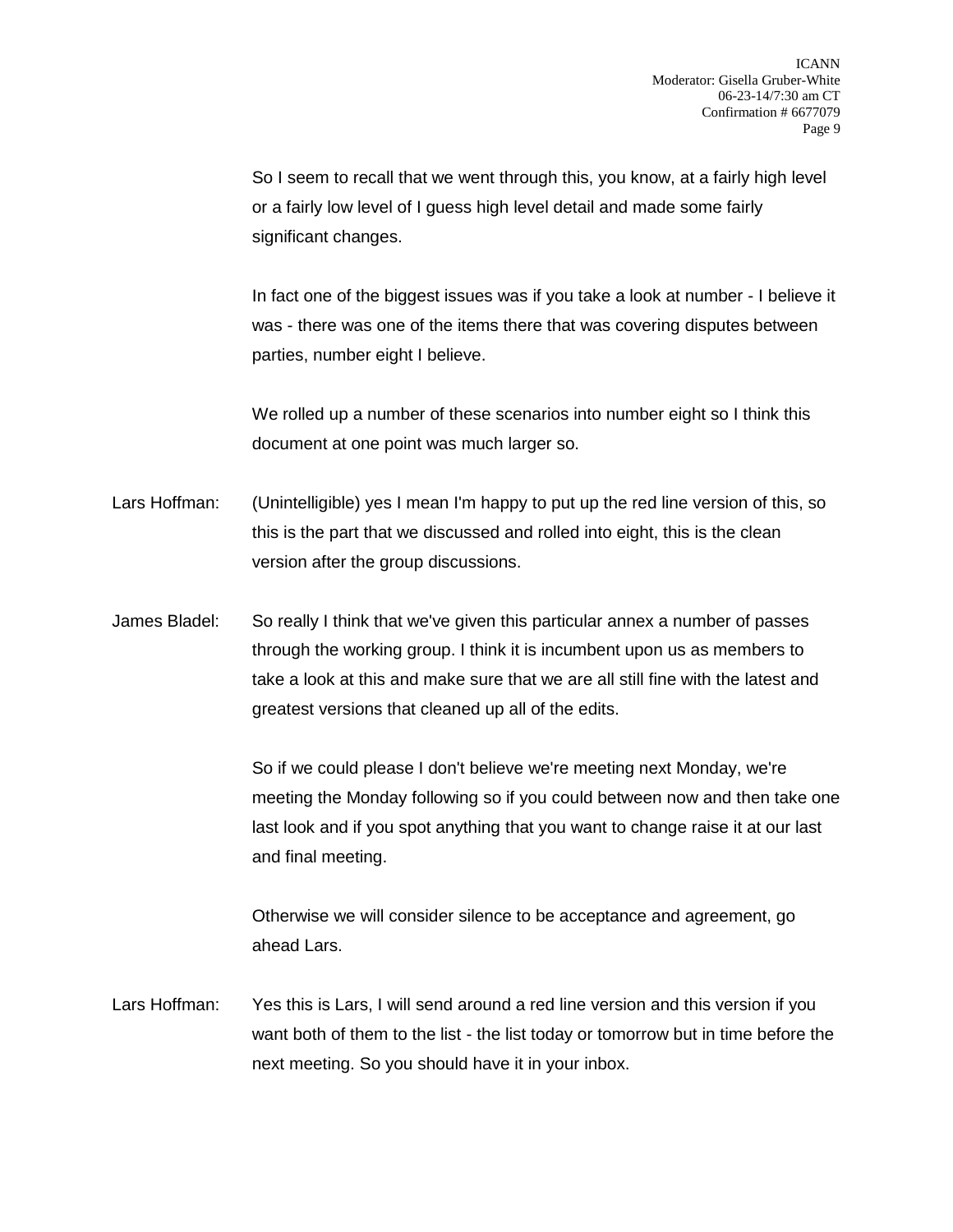James Bladel: Thanks Lars I think that will help and certainly recognize that folks probably won't be able to have eyes on that until they're on the flight home or trained home or car home or pony home or however they got here.

> But just - I think just wanted to make sure and emphasize that we've spent quite a bit of time on these two supporting documents. We determined that they were important enough to include in our report so let's make sure we got them right but we don't want to leave them open indefinitely.

> And then that brings us to the main body of the report and the outstanding issues that we have there. So I don't know if we still have - I look at Lars he's going to - he's furiously working to pull up all the different documents. Can we go to the comment review tool here?

> He's very quick, he's not as quick from those guys from Ghana but he's pretty quick.

Man: Or those guys from Portugal.

James Bladel: I saw that we tied, we're not even supposed to be here and we're winning. Just think how far you've sunk now you're arguing with an American about soccer that's pretty low.

Man: Who was CMBA player of the year last season?

James Bladel: I don't know, I have no idea probably a Canadian right Graeme? Okay, seriously I don't know.

((Crosstalk))

James Bladel: Well we're killing time until Lars can pull up the document and here it is thank you very much Lars. He could not resist the troll effort he just couldn't let that one - had to swing at that pitch so another sports analogy.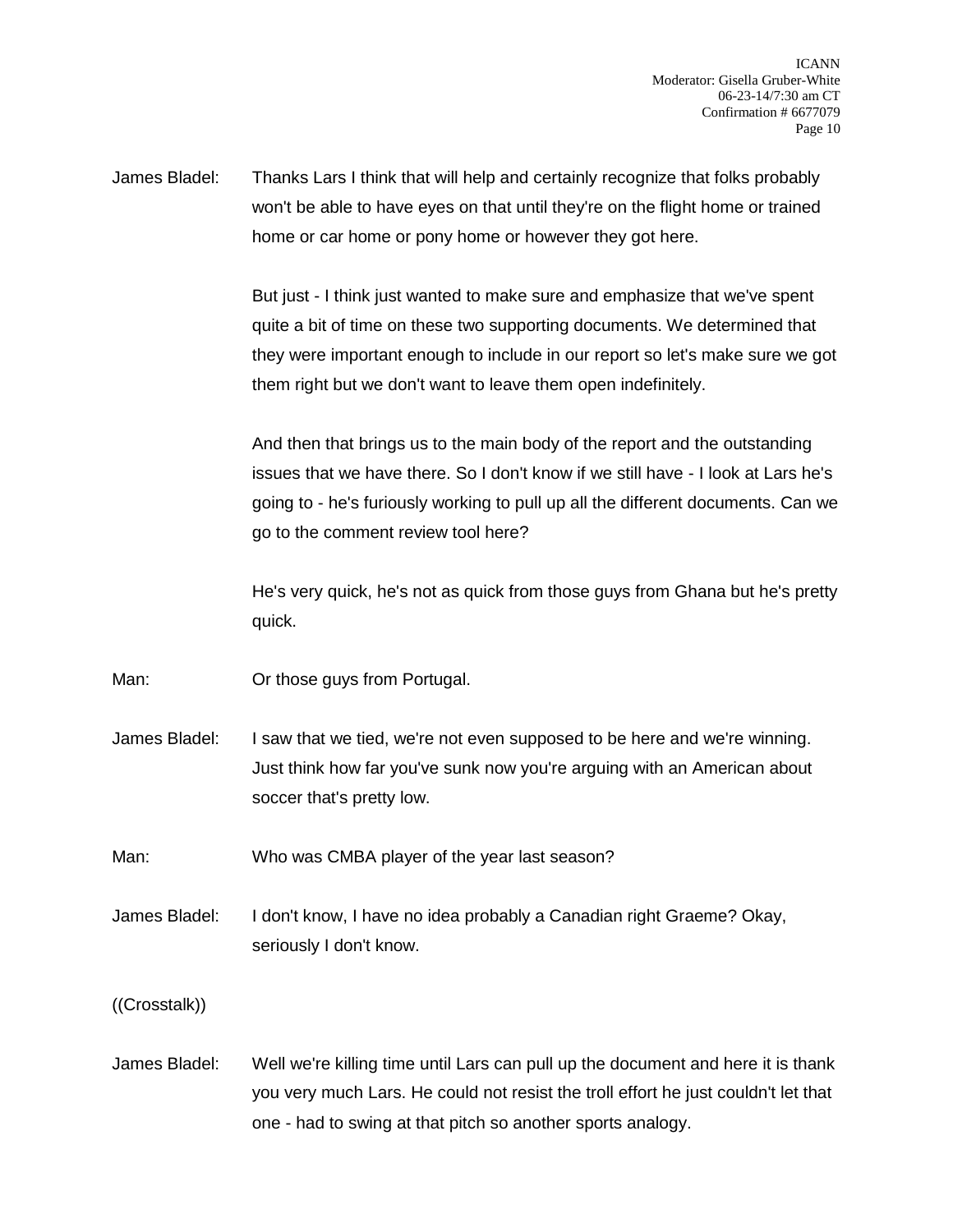- Angie Graves: This is Angie Graves, while we're in hold mode.
- James Bladel: Go ahead Angie.
- Angie Graves: I had to put the call on hold for a minute I'm not sure if (unintelligible).
- James Bladel: I could barely hear you Angie I'm sorry could you repeat that?
- Angie Graves: My (unintelligible).
- James Bladel: I'm sorry Angie your audio is so garbled is it possible you could put it into the chat?
- Angie Graves: Will do.
- James Bladel: Okay we heard those two words thank you very much Angie. I think it we'll just wait for her comment to come in chat because we've having some audio difficulties.

So it looks like we're starting off - which page are we on there Lars? Okay so if we could direct folks to page 5 in the document. I believe everyone has scroll control and we are looking now at which comment number please?

Recommendation 7, comment number 15 is that correct?

Man: Yes so recommendation 7 is that we recommend that the - no sorry.

James Bladel: Yes I was...

Man: Incorrect.

James Bladel: ...that's okay you're...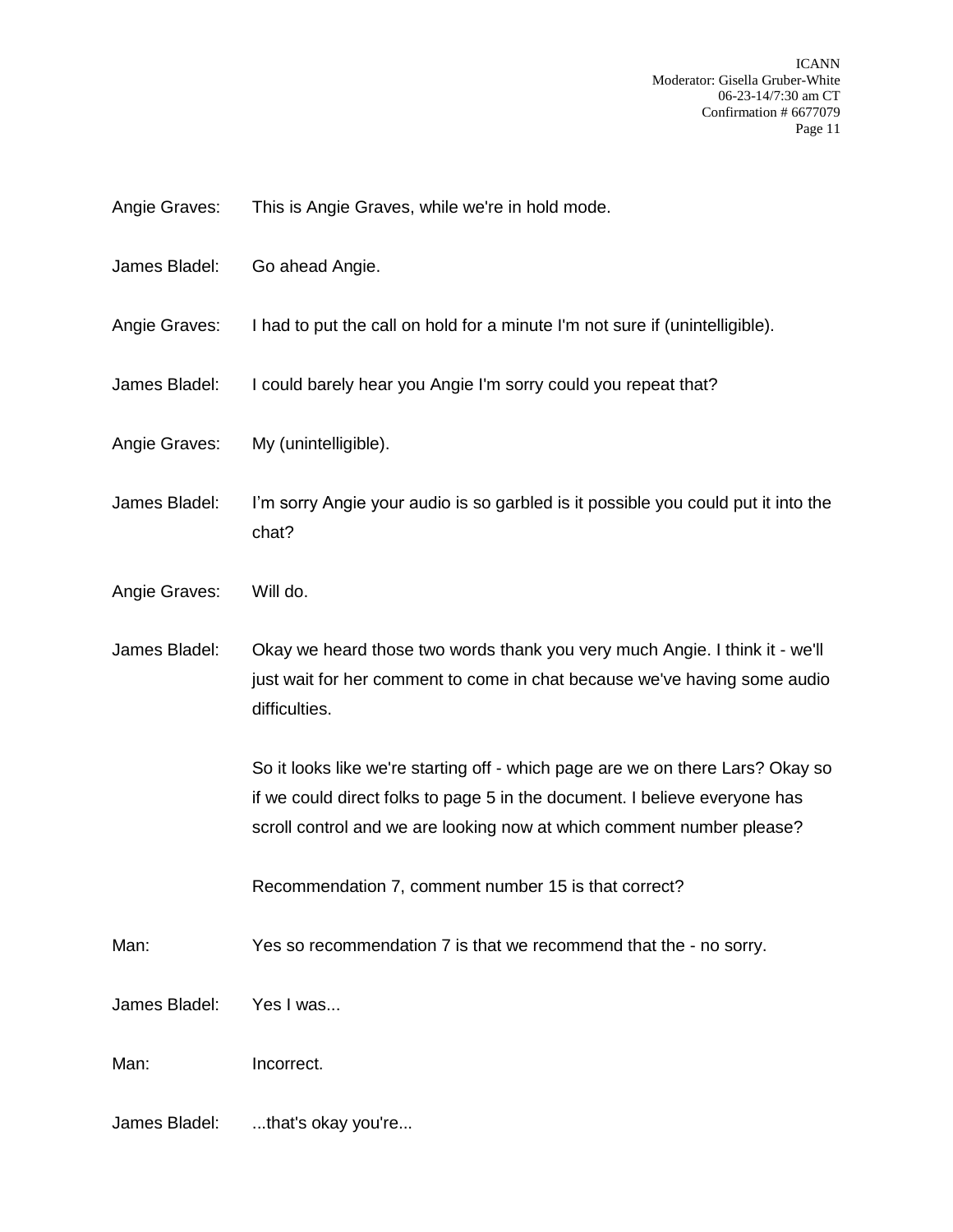ICANN Moderator: Gisella Gruber-White 06-23-14/7:30 am CT Confirmation # 6677079 Page 12

Man: Recommendation 9 page (6).

James Bladel: Thank you that's more familiar so recommendation 9, this is the recommendation from the working group that the registry level of the dispute be eliminated and that all disputes now be directed to - well really let's be honest there are two mechanisms for dispute.

> There still remains the informal mechanism where registrars work together to reverse an invalid transfer if they can agree. This is more dealing - this comment that this issue is now dealing with the formal dispute the TDRP the one that we've determined has - occurs very rarely.

> And typically in cases where the two registrars do not agree whether or not a transfer was valid or conducted according to the policy. So what we're saying in this in our recommendation in general is that that needs to - all of those needs to be handled by the current third-party dispute provider.

> That the registries would not longer need to support this function, that given the number of registries now coming on line the opportunities for this process to become inconsistently applied are, you know, approaching 100%.

And I think the concern, well we have a couple of comments here, one coming from the registry stakeholder group that they in effect I believe supported the recommendation and agree that they could be removed from this function.

And then there was another comment from (Arthur) who by the way has joined us so hello (Arthur) so thank you for coming, another comment from (Arthur) addressing the issues about the fees.

And I think that opened a broader conversation about the economic impact of this, which should not be disregarded because initiating this transfer dispute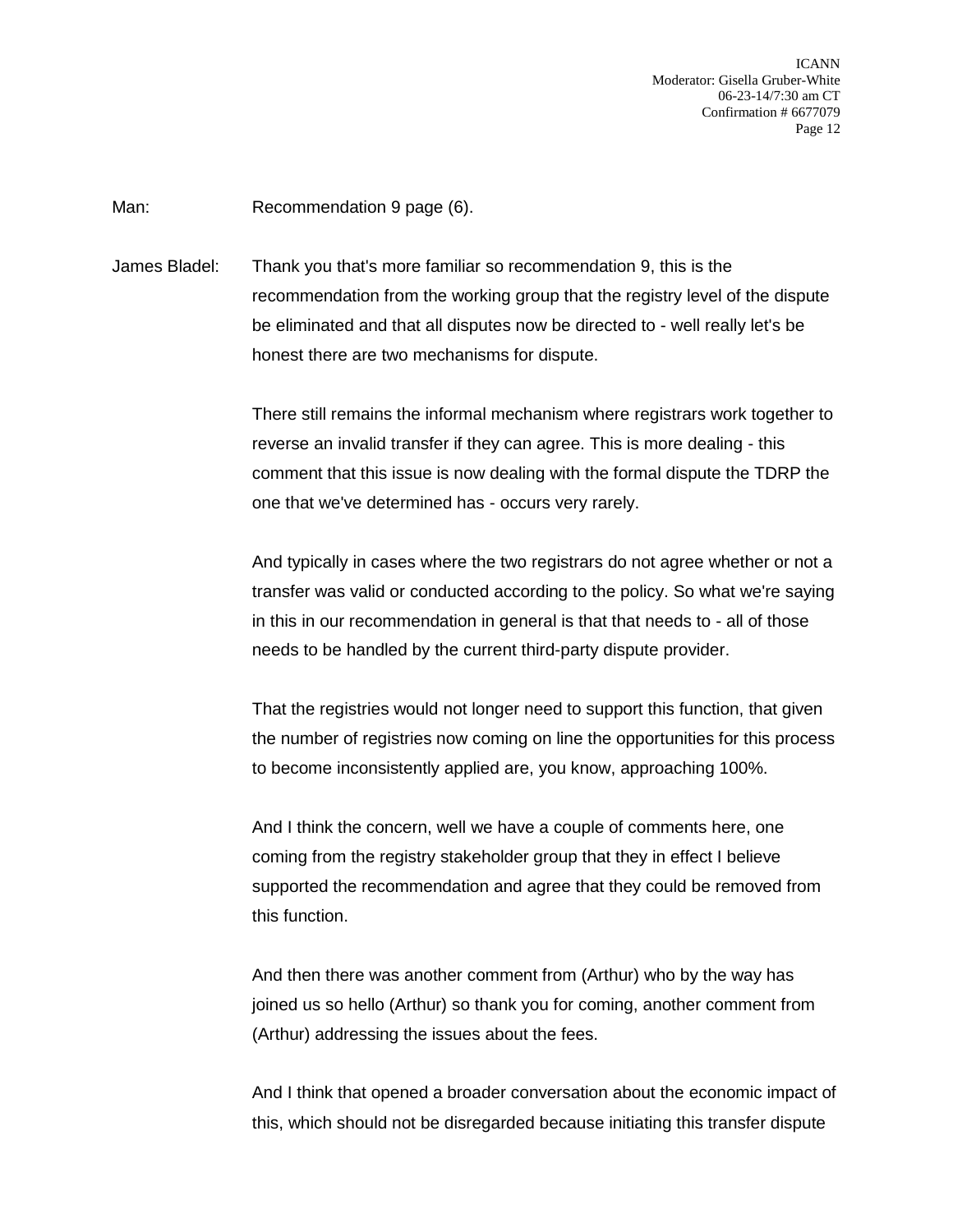with a registry has traditionally been I don't want to say free but fairly low cost while initiating with third-party (dispute) provider is not.

However as we've noted it's very, very rarely used at all. So the scope of the while the impact may be high on an individual case or an incident occurrence and a basis the scope is not very broad.

So (Arthur) if you don't mind if I could put you on the spot for just a moment and you could walk us through your particular concerns about eliminating or opine on your thoughts with regard to this about eliminating the registry level dispute.

And do you agree with the working group recommendation, do you not support this recommendation?

(Arthur): Okay, I was not aware that the registry offers dispute service at a lower cost. I was of the impression that disputes would always cost the third-party panel fee.

> In general though due to the low number of occurrences of these transferred disputes I would recommend that the registry or ICANN funds these costs as much as possible because it's otherwise preventive of fighting for the registered name holder interests.

In other words if you charge the registrar a fee then the registrar will charge the registered name holder if he - unless the domain name is very valuable and is very important many registered name holders in my humble opinion give up or have already given up under the current policy and lack of transparency.

Now in particular the I believe there was a Twitter account that was lost by somebody with a very beautiful Twitter account name. He was informed in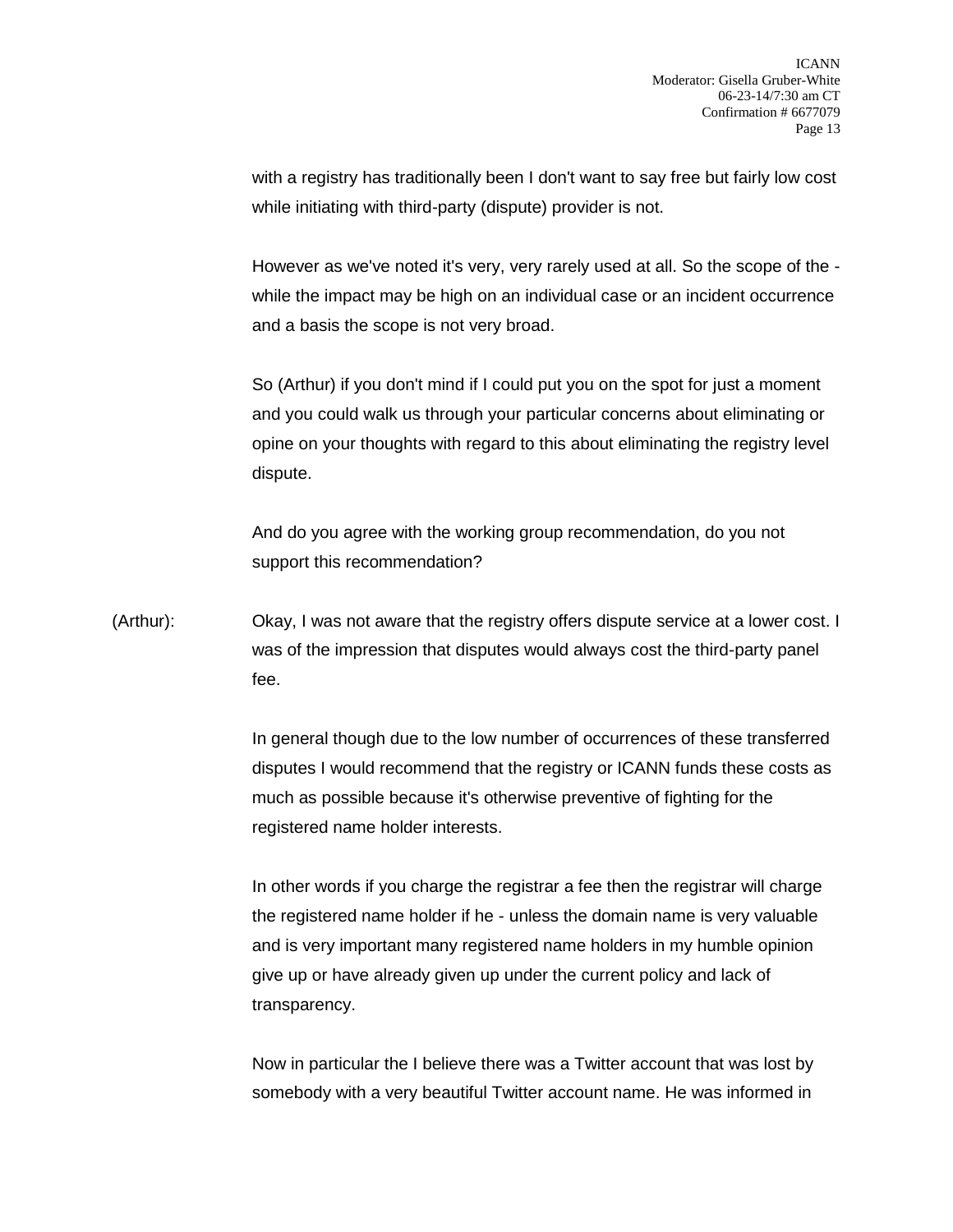fact by GoDaddy but that doesn't really matter that sorry you're not the registered name holder anymore so we cannot help you.

More or less bumping into a registrant policy or lack thereof rather than the inter registrar transfer policy or possible improvements therein. So about the fees and about the disputes themselves I think they should indeed be done by either the registry or ICANN or a third-party panel.

It doesn't really matter that much as long as they are done consistently and I would encourage the fees to be as low as possible so that we can protect the interests of all registered name holders not just those who are economically strong enough to pay up.

- James Bladel: Okay thank you (Arthur). I want to see if we have anyone in the queue but before we do I just want to emphasize for clarity that that particular incident with the Twitter account was a social engineering expert and completely unrelated to the transfer...
- (Arthur): Exactly, exactly.
- James Bladel: ...policy it was someone who had gained access to a customer account that should not have had it. So I just wanted to get that clarified. I don't know that any of this would have helped that particular case at all.
- (Arthur): I agree.
- James Bladel: And I think that we do recognize that we don't want to create undue burdens or barriers to accessing dispute resources for our registrants who have been victimized by any kind of a fraudulent transfer.

However the other side of it is also and I'm noting that Kristine is not here but I think that she might recognize that there are - there is quite a bit of investigative and judicial type work that's done on the part of the dispute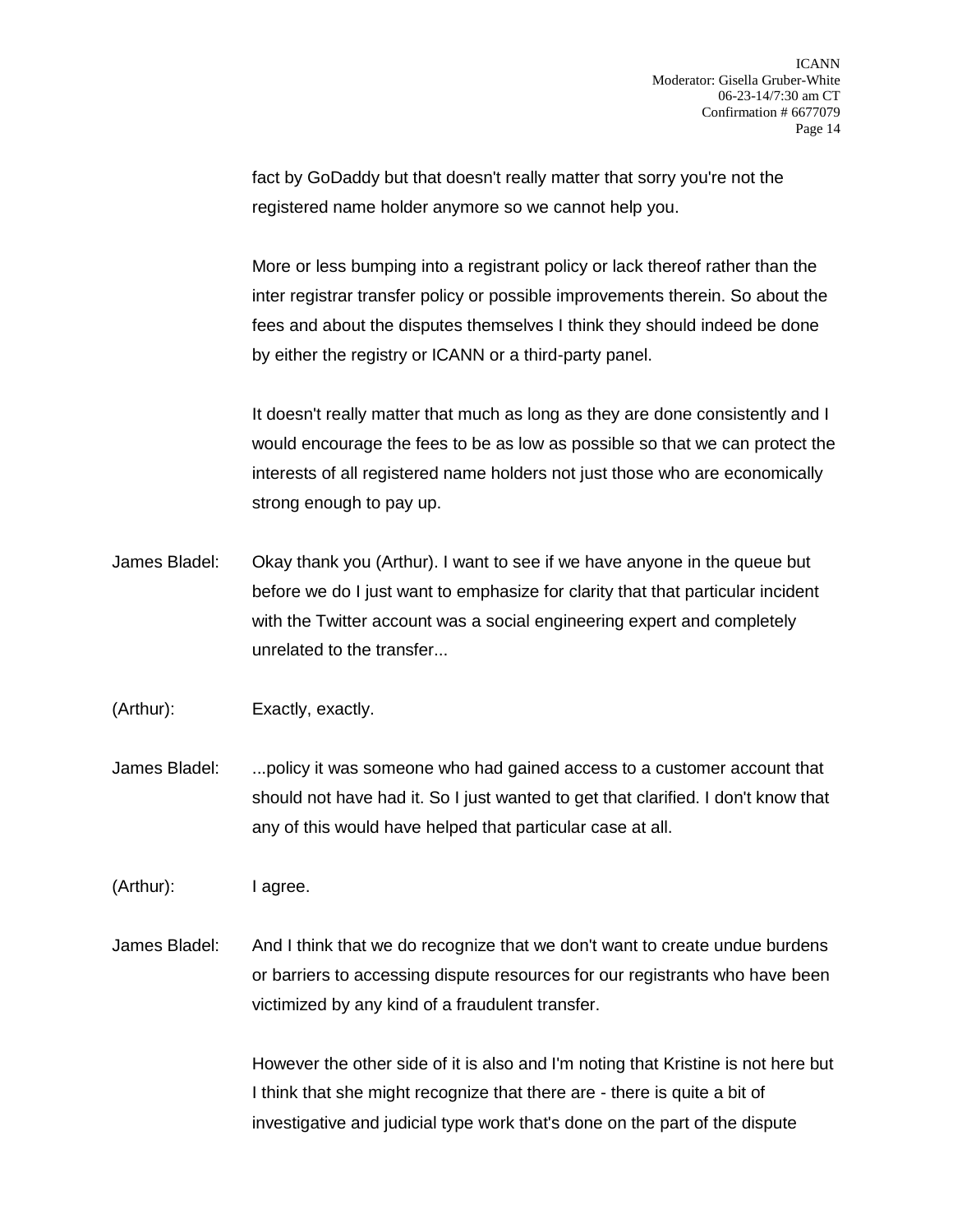providers to resolve and make decisions on these issues as well and so it's certainly it's a balancing act.

What about the rest of the group do we have any other thoughts on the fee structure and certainly would love to hear opinions that might support or (theory) or counter-opinions or - everyone is checking their email it's good WiFi in here.

Yes not in the rooms? No - she is fantastic. Kristine do you have any way of weighing in via audio? I have a very rudimentary - Berry you can tell him I'm here. No mike access okay.

You know, I mean maybe I can just step out and weigh in as a, you know, I don't think that those concerns are invalid. I think they are legitimate but I think that, you know, when creating policies like this that are going to affect the whole ecosystem it's always going to be a balancing act.

I think there is a danger that someone somewhere at some future date will be prevented from accessing or slowed perhaps from accessing a dispute resource.

And then the question is turned around so how much of a burden should we put on the rest of the industry to prevent against the possibility of that scenario and I think that's the balancing act that we're trying to achieve.

What helped me solidify my position was the headcount the fact that this is happening even in very, very large TLD's at a rate of, you know, maybe Barbara can give me some actual numbers but a very low rate.

And other gTLD's have - that have been in existence for many years have not seen this palsy in (voting) at all and yet they are maintaining, trained and support resources continuously just in case they ever receive one.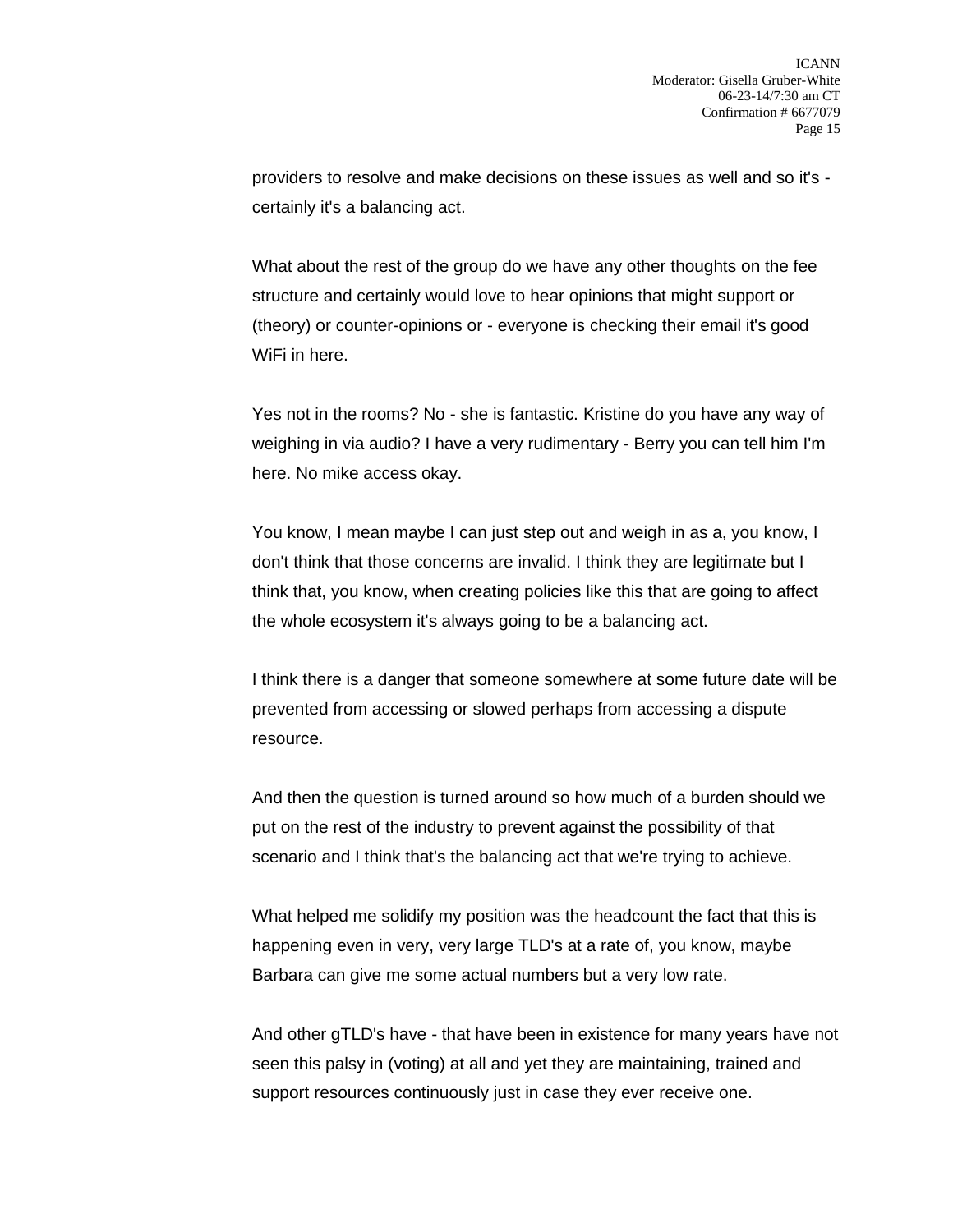So, you know, my position is that we got it right but that we should acknowledge that concern in our report and that it's something that we certainly should be open to monitoring and revising as a community if we feel that it has become an endemic problem.

And that ICANN starts, you know, compliance or staff starts to receive or registrars for that matter starts to receive numerous complaints that they are being shut out of dispute resources because of the price.

But I'm really looking for, you know, this is not a James and (Arthur) conversation anyone, anyone else be willing to weigh in on this? Graeme sure.

Graeme Bunton: Just to agree with you James I think Tucows has seen one in 15 years. They're extremely rare for us so it seems like that's - we've achieved there at what I agree with you is a reasonable balance.

> Yes and as long as we're willing to keep that sort of option open for future discussion then I feel like we're pretty solid. Sorry that was Graeme Bunton for the transcript.

James Bladel: Thanks Graeme and I also want to say it's not necessarily true that a registrar would pass those fees along to a customer. If they believe that they were at fault or they believe that they wanted to do this as a matter of keeping the account, keeping the customer happy it's certainly something that they could absorb on their own.

So, you know, it's possible that they could - (Arthur) wants to input, go ahead.

(Arthur): Definitely, I must admit that the presence of the fees does encourage outreach between registrars by which I think the majority of cases that, you know, would otherwise go through a dispute procedure can be solved before ever going there.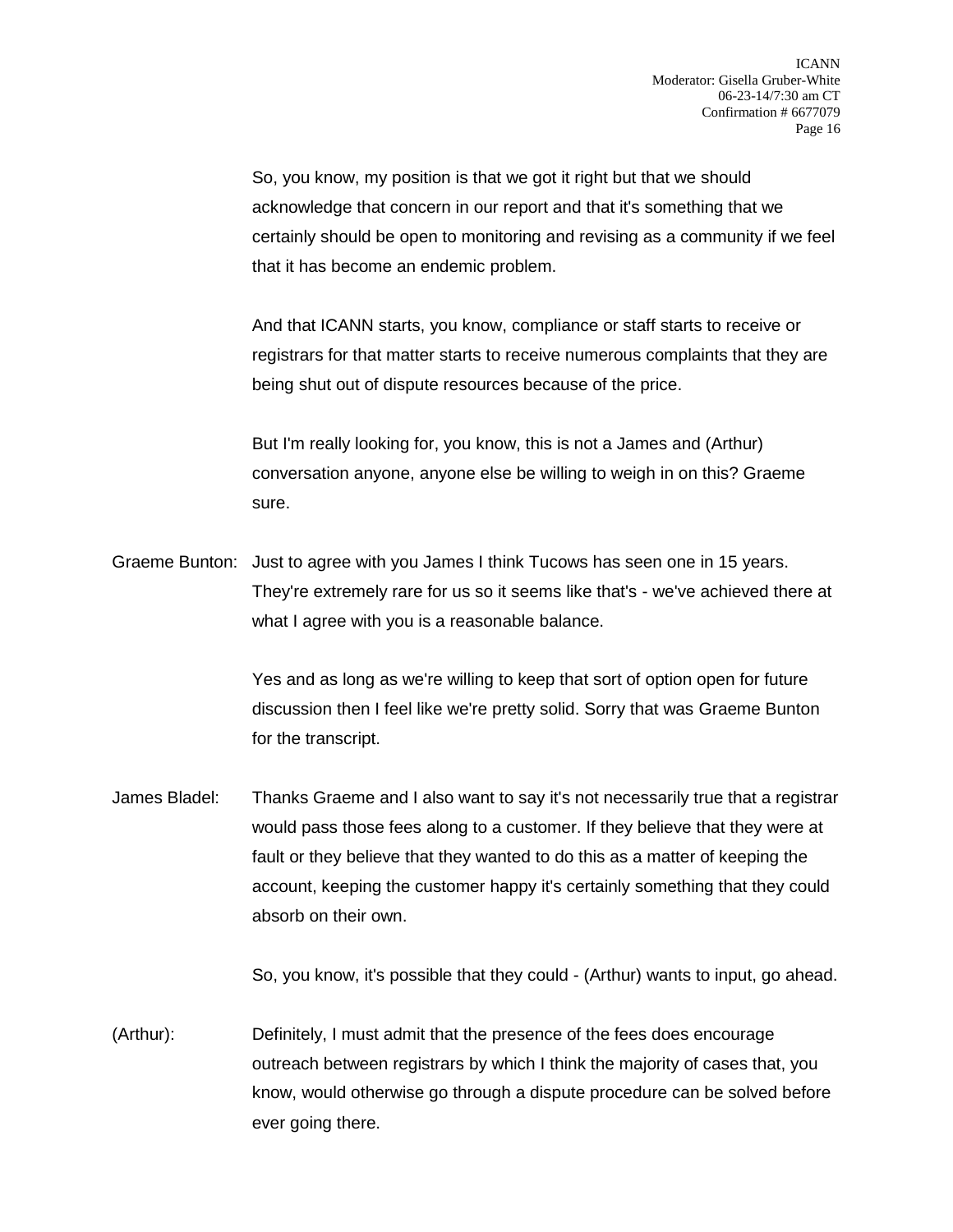So it's also an incentive for registrars to continue to outreach and continue to work together. That said from the perspective of a registered name holder they have no idea that option exists, what the costs are and why they should carry the burden of cost.

It's difficult to explain to a customer who pays \$10 a year that they now have to pay \$1000 to get their domain name back because of the third-party resolution. I don't know if VeriSign is cheaper than that.

Just these concerns that I've added to the IRTP working group as well as other issues mainly stem from the perspective of the registered name holder, which I think is not being adhered or addressed directly or specifically enough by the current policy.

So besides just the fee itself it's more to do with how do you communicate the option, options that are there right now to affect the (unintelligible) franchise registered name holders to begin with.

So they are - even we keep the fees we should still communicate the options to the relevant registered name holders or to all of them more clearly as part of the IRTP policy.

James Bladel: Thank you (Arthur), so we do now have Kristine on the line, on the telephone bridge so we definitely would before we move on maybe give her an opportunity to weigh in if she would like.

> I would point out that one of the other recommendations is for ICANN to maintain a Web site where we registrars can link to and direct concerns, registrar concerns, registered name holders to timely and current information on their options and the fees associated.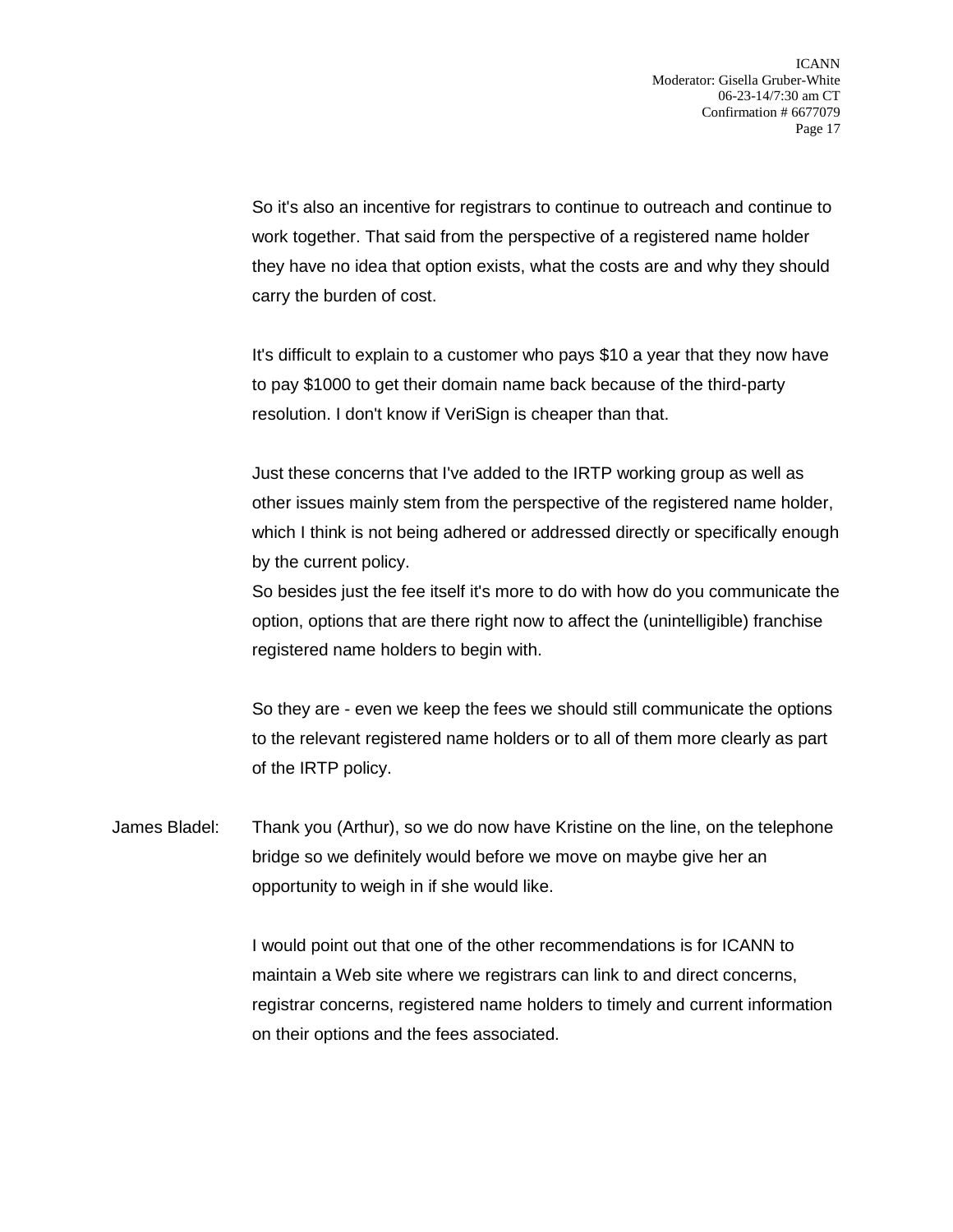So hopefully that part of your comment will be addressed by another recommendation that those resources be created and that registrars be obligated to link to them but for right now we'll go to Kristine.

Kristine Dorrain: Hi yes this is Kristine can you hear me?

- James Bladel: Loud and clear.
- Kristine Dorrain: Great thanks, okay so this is Kristine from National Arbitration forum and thanks for the dial out I appreciate it. I popped in kind of late. So yes with respect to the fees those of you have been on the weekly calls know that this has sort of been something that I've popped up, you know, I raised several times because the, you know, we want to be sensitive to the fact that we know the registries are charging less.

But what we're bringing to the table of course is, you know, experienced licensed attorney's who, you know, have to review the case file, you know, it take several hours to do the review and several, you know, and then draft a written decision that gets published online because that's the new recommendation that it will be published online.

Excuse me, and they're doing this for a flat rate of roughly \$800 and so the and I won't say a flat rate they get a percentage of what we collect but for a single domain name it's \$800. And so the thing of it is is really thinking, you know, from the perspective of we have to hire an attorney to do this.

So one of the things that we've haven't gotten into is a group that I think we need to eventually or at least make a recommendation that there's an implementation team around, which is other alternatives such as the provider has - retains a specialist who handles all of these cases, which would mean there wouldn't be a rotation amongst panelists.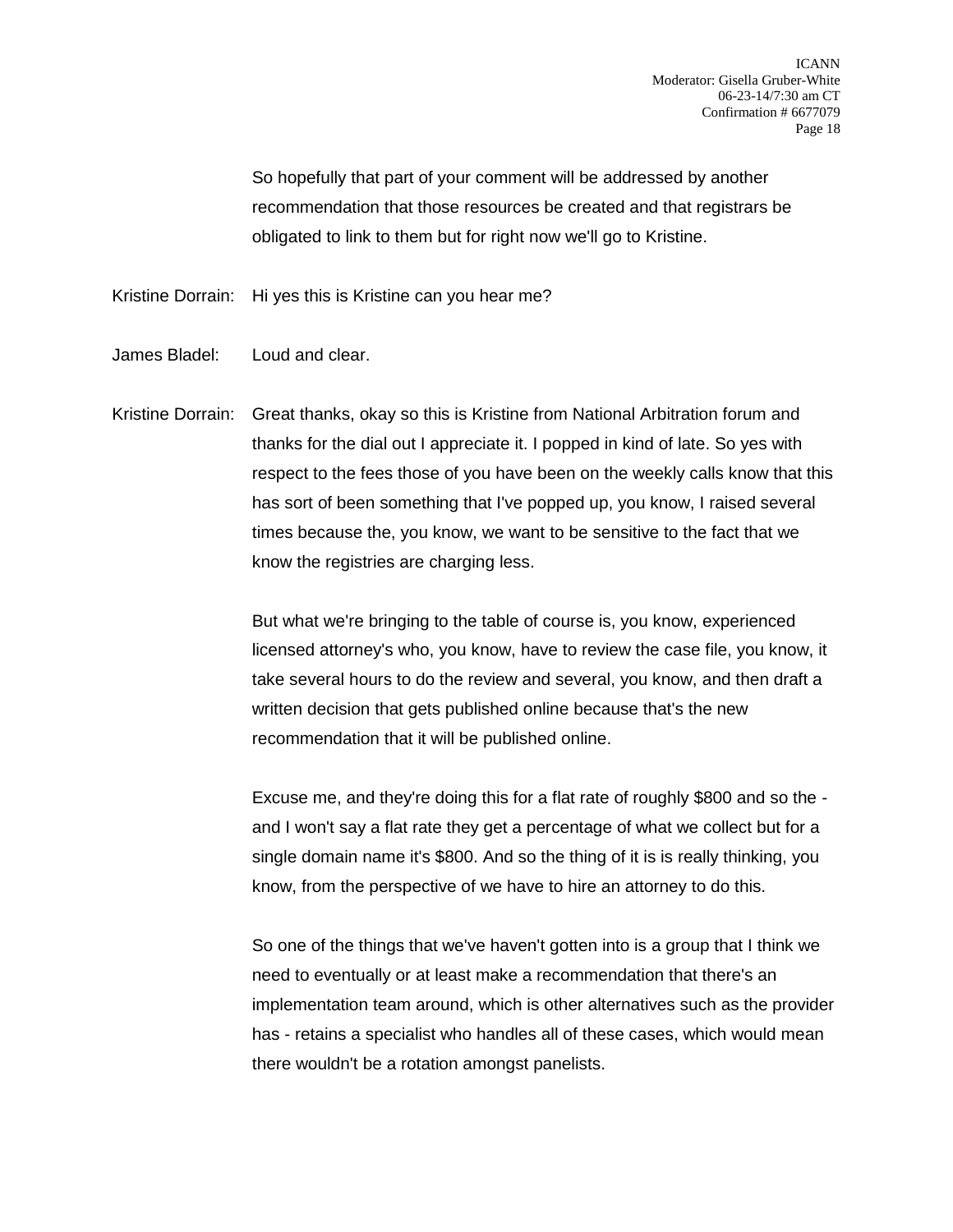There would probably just be the same one or two people who would get all the TDRP cases. Again once you get somebody with a certain amount of volume they get a certain comfort level with the types of disputes there are and that sort of thing.

So I think as a group and a community there are a few options with respect to how the fees could be structured in a way that would be a little bit, you know, less harsh for the parties at play, you know, parties in the disputes.

But I really am sensitive to the fact that, you know, the amount that we're able to do this process for is not similar to what the registries are able to do it for currently. And so I think there does have to be a serious discussion about where any funding differences could be made up or whatnot.

So that we make sure to continue to provide the quality product and that consistency that everyone is looking for.

- James Bladel: Thank you Kristine, appreciate your perspectives on this and I think that, you know, to your - you had a point in there regarding - I'm sorry I'm drawing a blank it was in the middle part there regarding - I'm stuck on where you ended but can you help me?
- Kristine Dorrain: Were you thinking about the part where I talked about the different options such as having a specialist or...
- James Bladel: No it was right before that sorry, I was writing notes and then I asked Marika how much time we had and I lost track of my train of thought. So I'll apologize for doing to many things at once it's not your fault it's my fault.

So but you had made a comment there I think about - it was right before talking about having a dedicated panelist that is specific or a specialist that is specific to this issue, it's not rotated around.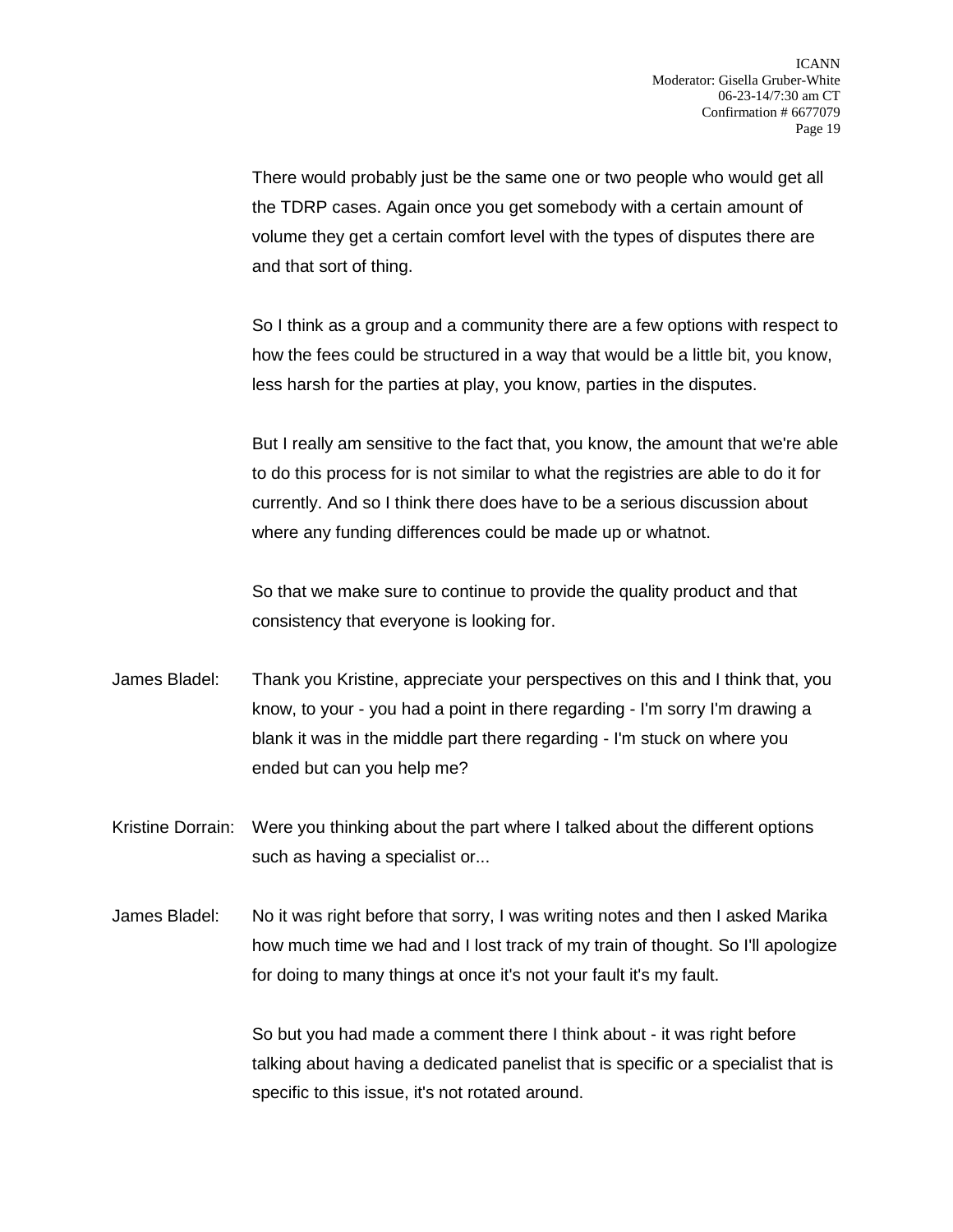And I think that there was a comment that relates to another one of our recommendations. Okay we'll come back to it. So this is, you know, this is kind of where we're landing here I think is that, you know, a recognition or an acknowledgement that this could be a problem in the future but that the scope and the scale is so small that it's something that we should keep an eye on but not necessarily unbalance the recommendation. I'd like to propose as a way forward that we maintain our original recommendation as it is however note the concern that was raised by (Arthur). And I think, you know, I think Mikey raised this topic as well before the part about the fee differential.

And just to understand that it could become a barrier and that it is something that we should keep an eye on and perhaps address as a community or through ICANN staff.

The bit about recommending to Kristine's point about recommending that providers maintain a specialist that deals only with transfer disputes. I don't think that that's a bad idea at all.

I don't know that it can be baked into a requirement for a dispute provider at this point but it's certainly something that we could include in a - in our recommendations that would be adopted for them - by them on a, you know, on a best practice level.

So I would just - I don't know any thoughts anyone like to disagree with that approach, build on that, add to it, amend it, modify it? (Arthur) go ahead.

(Arthur): Well no the - it might still be a possibility in the future of course that it - that the fee may become preventative. But we already know what the fee is, \$800 or \$1000.

> If there are so - if there is such a low number of cases per year then what is \$40,000 to ICANN per year. In other words is it not something we should pick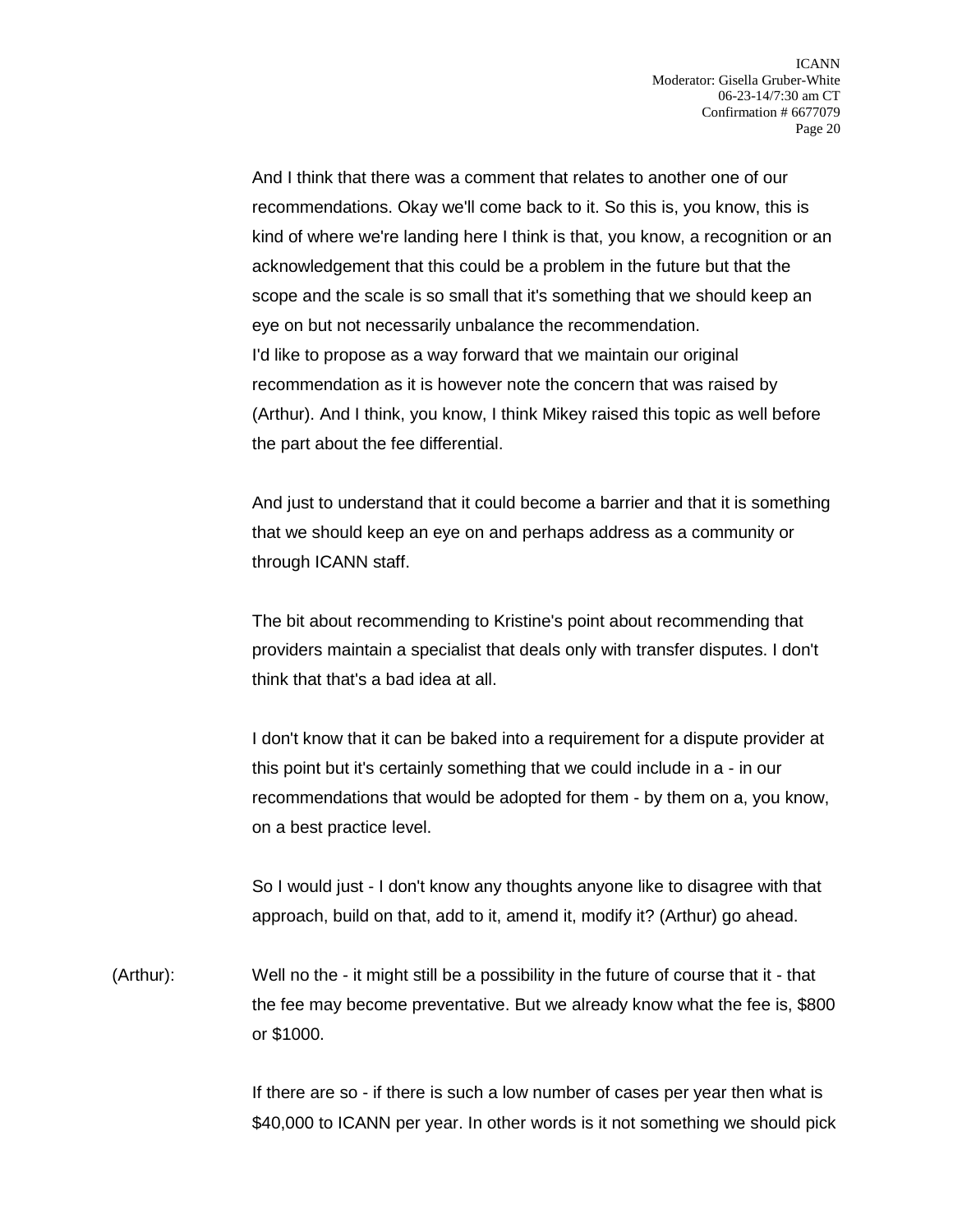up the bill as a community as an insurance for if your house burns down and you're the victim of a hacker attack your domain is transferred away.

But the community base for your legal costs because you're involving a lawyer and all kind of offline mechanisms to enforce online ownership for the right to a domain name because you never owned a domain name. But to protect somebody's rights the price for protecting that given the number of low cases is actually quite - it's low enough to just do that to just pay that as a community.

While at the same time requiring registrar outreaching, at the same time, you know, enforcing that we should always try to solve it between ourselves first. So although, you know, for specific charter questions of the IRTPD it may be that for now we keep the fees as is because of the arguments that have already been made by the group.

But strictly speaking from the registered name holder perspective we're not changing it and the domain names that are not interesting enough will not be defended or will not be - that those name holders will not pay the fee and neither will the registrars because why would I keep a customer with one domain name and pay \$1000 for him and I will earn that back on that particular customer after 100 years of renewals but the customer will probably be dead before I make a profit.

James Bladel: Actually I - so we can move on then I think because Lars had asked to be in the queue but I just want to emphasize, you know, one customer can tweak a bad experience and cost you 100 customers in, you know, through social media.

> So I don't want to assume that just because the registrar is incurring a fee that they won't, you know, absorb that in the name of good customer service. It certainly is possible that they would, it is very dependent upon - it is very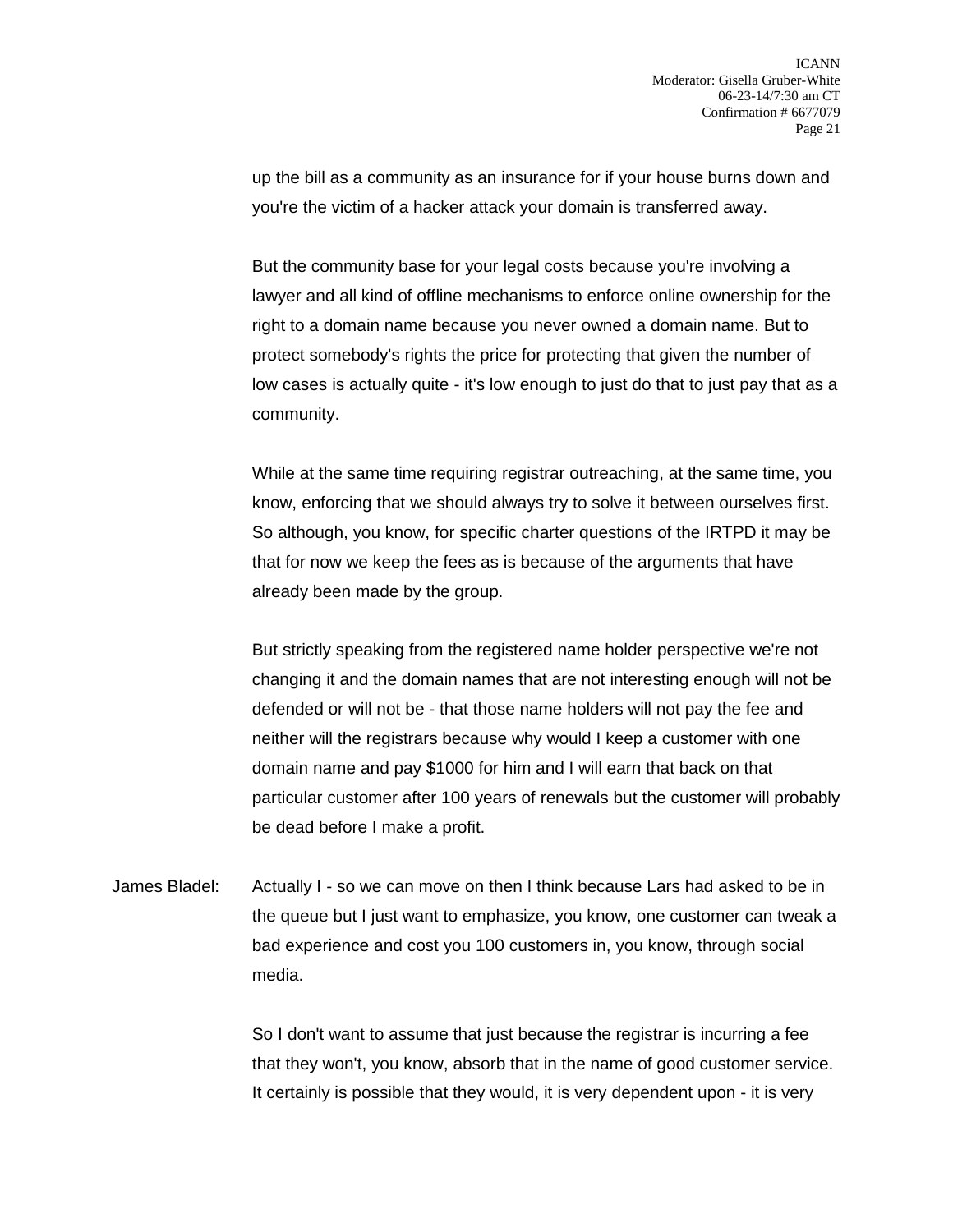situational and that's why I think we have to be careful when we make, you know, broad policy implementations.

Lars Hoffman: Not everybody is a GoDaddy that would protect their reputation that way so I'm just speaking from - perhaps for the majority of the smaller registrars I would feel - and the resellers in particular.

> I can guarantee you that resellers will not fund the transfer dispute cost in particular looking at the cases that have been made at all on the transfer disputes.

They have all been filed by major registrars like all the transfer disputes that I've seen that are on file all of them have been made by the large incumbents.

Now that's not to play the blame game at all. But simply that if you want to protect the registered name, also for the resellers as well, I would encourage still and maintain the position that the fees need to be lifted while at the same time encouraging outreach and enforcing a dialogue before allowing a free dispute.

James Bladel: Okay, so Marika, you wanted to go next.

Marika Konings: This is Marika. Maybe just a suggestion because I know you all don't want to talk about it, but presumably at some point we'll do a review, I guess again, of how certain changes are working.

> And one thing in the relation to the TDRP may be that, and instead of making any changes now, but just know this as an item and possibly conduct a survey at the time and basically ask registrars, "Why are you using the TDRP or why aren't you?" And (BBC) is indeed the cost of prohibitive factor, and in that point of time, maybe further explore.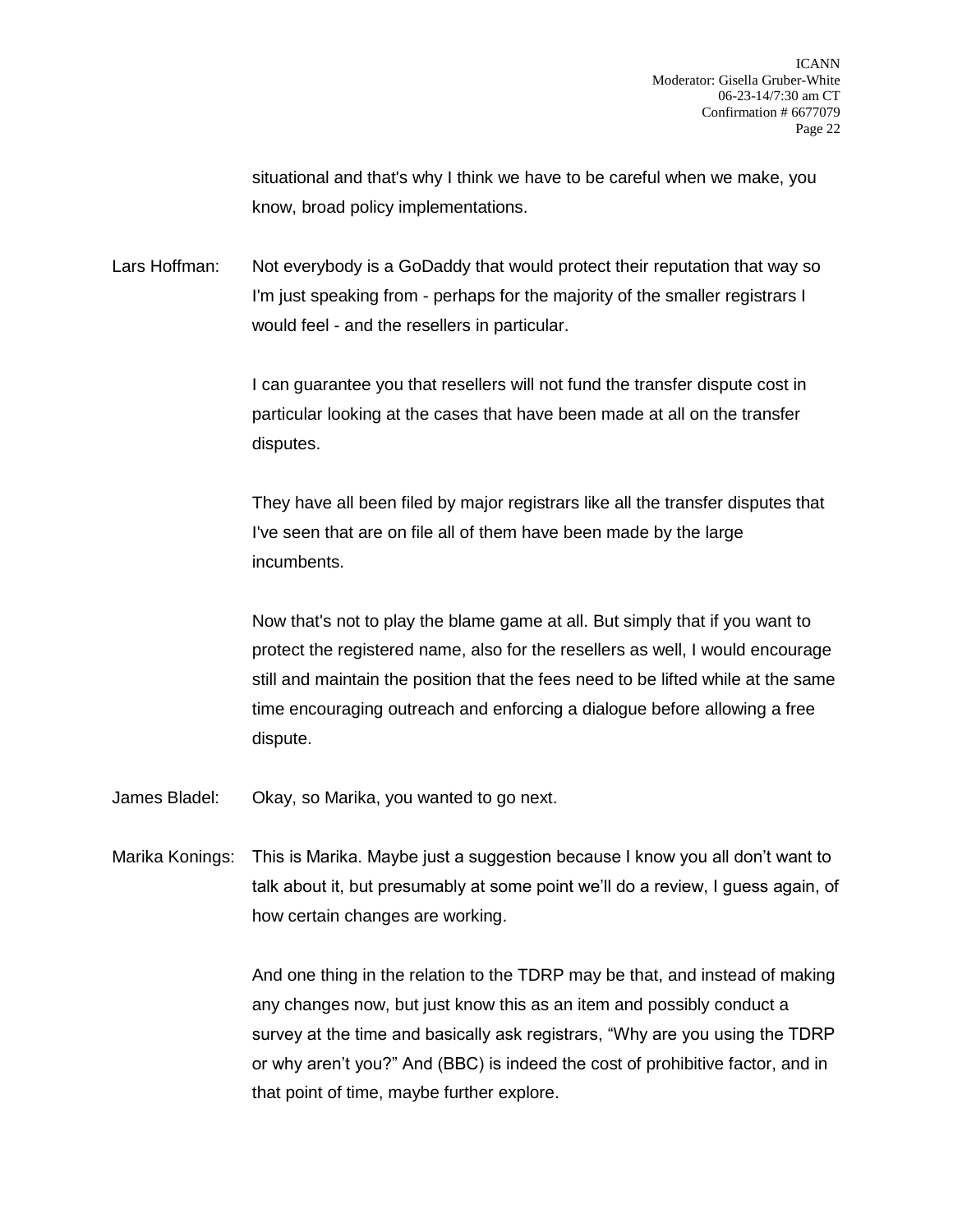And I think at that point, hopefully as well the IRTPC question may be addressed and the other aspects of dispute have been identified. And maybe it's a combination at that point where you review existing mechanisms and actually also have some questions.

Is that maybe the cost of this prohibitive or are there other elements that are perceived not to be working? So (unintelligible).

- James Bladel: So I guess I'm not clear. This feedback from registrars would be sought before, as part of the implementation of this PDP, or as part of a review once the implementation of this PDP has gone live for a while?
- Marika Konings: Yes, this is Marika. I think more the second latter.
- James Bladel: Okay.
- Marika Konings: And again, and maybe something as well to take together with the work you're foreseeing on doing one's IRTP Part C is implemented and (registered) case studies noting that there are some, you know. At that stage, you will know whether more work needs to be done in relation to dispute resolution mechanisms or management, if not everything is covered. And that maybe then taken as part of that or part of a future review.
- James Bladel: Thanks. Lars, you're up next.

Lars Hoffman: Yes, this is Lars.

I would have to go back through the transcripts. So I believe that might be at the time - we discussed this with - the fee issue was discussed within the group if I recall correctly. And obviously the problem is on the one hand side, fees can prove prohibitive. But having somebody to help absorb the costs (unintelligible) can encourage (scrumptious) action.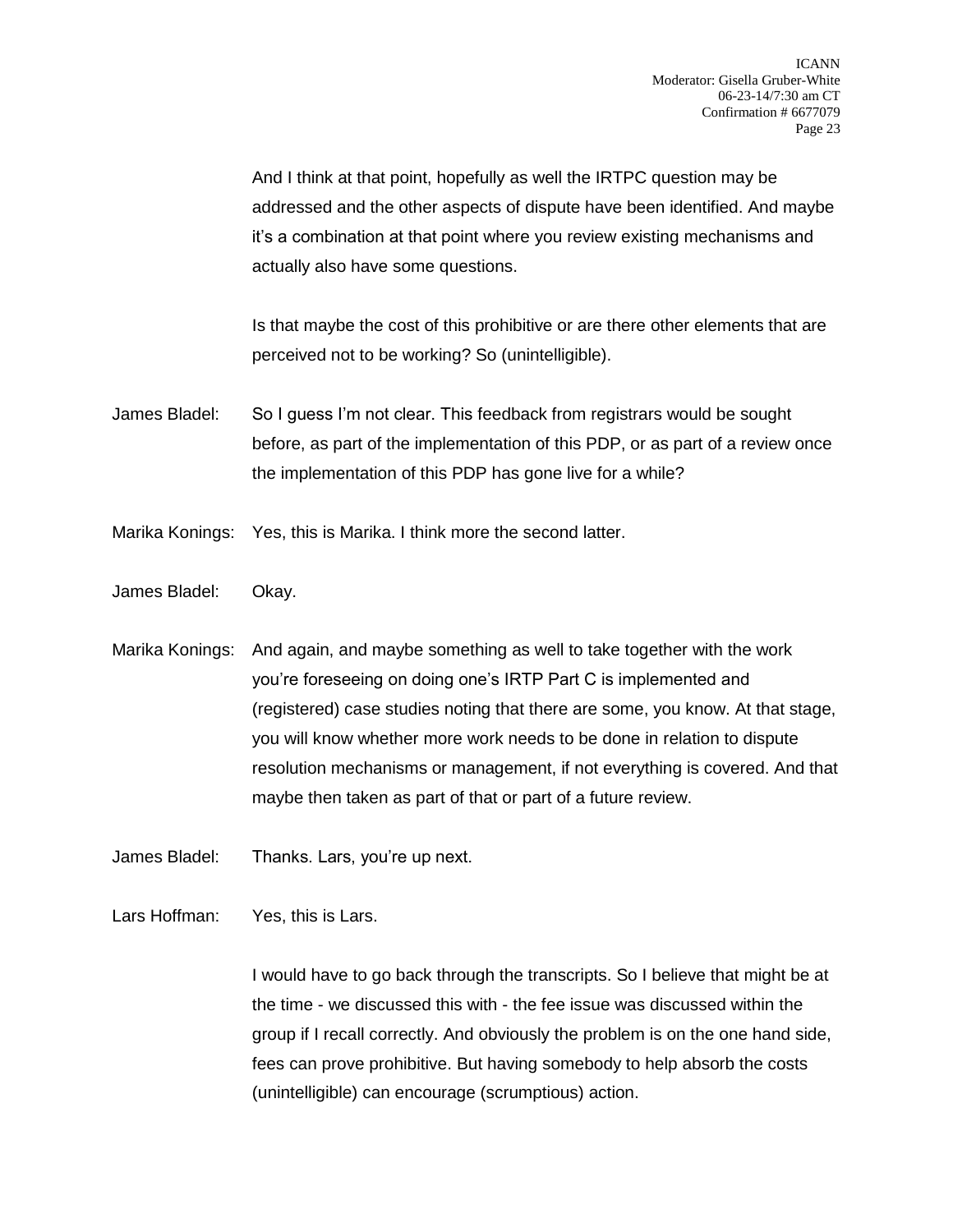And then that's the other side of the same argument. That all of a sudden, you have a lot of transfers that are legitimate but they are workers who provide it because the registry level is no longer there. You know, the costs will go up considerably and the number of cases might go up considerably too because for ICANN or whoever else might cover it if it's no longer the registrars who are actually launching the procedure in the first place.

So it's something the group discussed. I'm just saying that as a reminder.

- Man 3: I concur with what Marika says and perhaps a slight fee should still be in place to prevent abuse similar to the (AGP) that you (unintelligible) - up to 10%, right. I don't know.
- James Bladel: Thanks. Yes, and I think we all know when something is reduced to free, what happens to it.

So I have Volker in the queue next and then I wanted to kind of - anyone else want to weight in on this subject because we are getting to a point where we can wind down and then open up for questions.

But we also have a couple of other topics that we wanted to open up. I don't know if time allows. We have the room; I just don't want to assume that we have the people.

So Volker, go ahead.

Volker Greimann: Yes, you made the point exactly; when it becomes free then it becomes something of a game that people might play to see if they can get an advantage out of the system lottery so-to-speak.

> We've discussed this at length during the working group, these questions, and we found that it is on the one hand, very problematic to have a party pay that has no interest in this proceeding because they will not cause any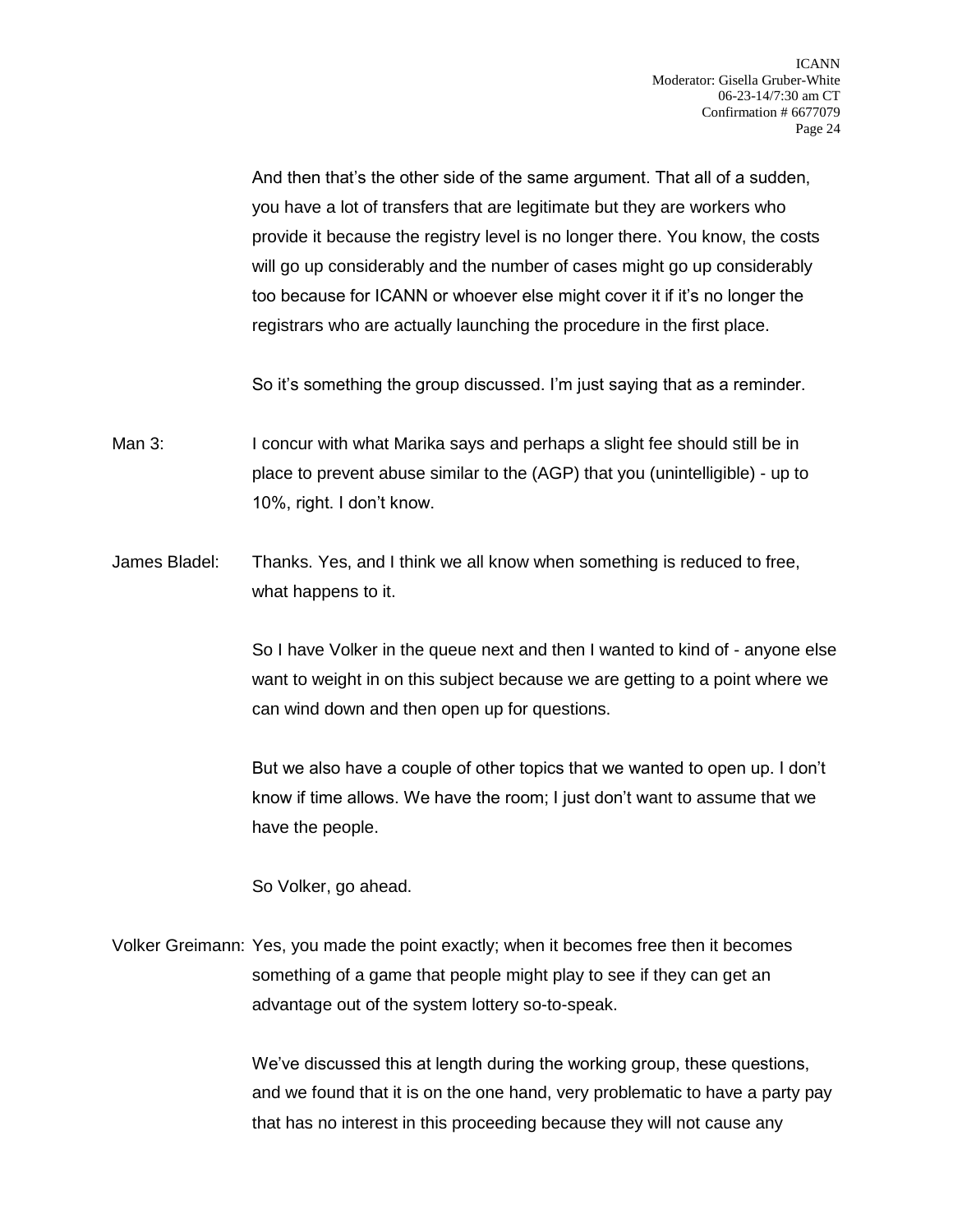proceedings to proceed in the future or the process to stay as unused as it is today.

So what we should do is to find a process that is actually more used than the process today but making it free or making it pay a little bit of our registrars per se, might be the right way to go. Because either way, it would not solve the problem that we are seeking to solve here.

James Bladel: Thank you Volker.

So gathering all this feedback, I think where we can land it that, you know, to acknowledge in our initial recommendation, to acknowledge that this could become an issue, the fee differential, to propose that we monitor this issue and that it become part of any sort of follow-up review, to ensure that the fee differences are not becoming a barrier to registered name holders who are accessing the policy, or a barrier to registrars, to Volker's point, from an initiating the policy on behalf of their registrant customers.

And it so, if it's determined, then we should examine some sort of a model where ICANN is reimbursing, partially or fully, those disputes that are successfully reversed. And I think that would prohibit some of the frivolous stuff that we're talking about as well.

And I'm thinking - and Lars, I know I'm kind of putting it on to you to go back to the transcript here, but I think that should capture all the different points and concerns while leaving our recommendation mostly intact.

We'll move on from there. I'm not able to think and chew bubble gum at the same time.

So no problem. Holly is excusing herself for another meeting. Thank you for coming Holly.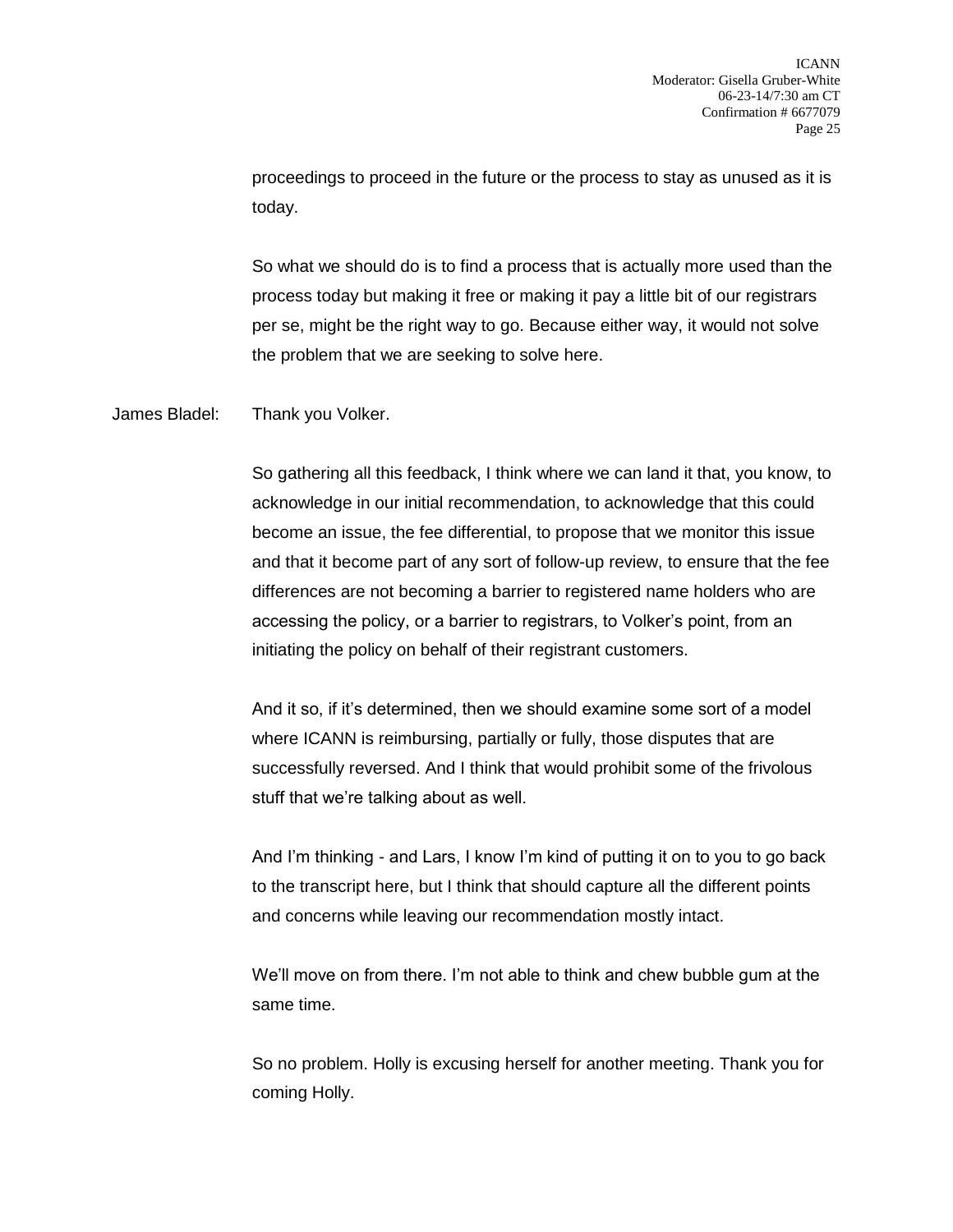Okay, so let's talk about, you know, do we at least give a window or an opportunity here for the folks who don't normally participate in the working group to weigh in on these subjects if they choose? Any of the subjects really, not just the one that we were addressing previously.

You know, before we move on to our next issue which is, I believe, was either the OA issue or the other one.

So does anyone - I can't see behind me. Does anyone in the room here have a question and want to get into the queue? Someone here, we'll start with you, and then anyone in the back? Please, there's extra seats at the table; don't feel like, you know, this is a place of privilege. You know, it's like Thanksgiving; you're all welcome here, come on up and sit down.

(Bene Garcia): (Bene Garcia).

I'm curious what drives - well what's driving the fees? In the discussion I'm tracking, they seem to be a little malleable but they also seem to be quite hefty. And I'm wondering is that just a function of some sort of standard or is there some sort of mechanics involved? What drives those?

James Bladel: So I should probably let Kristine field that question. And I think she did touch on it a little bit. But the fact that an independent dispute provider has to higher panelists or specialists to review and investigate and make a determination, and in some cases these are, you know, experts in this field or folks who are, you know, trained in arbitration or disputes or former judges or something of that nature, are usually hired and retained for this purpose.

But Kristine, do you want to weigh in on this?

Kristine Dorrain: Yes James, this is Kristine from National Arbitration Forum for the transcript.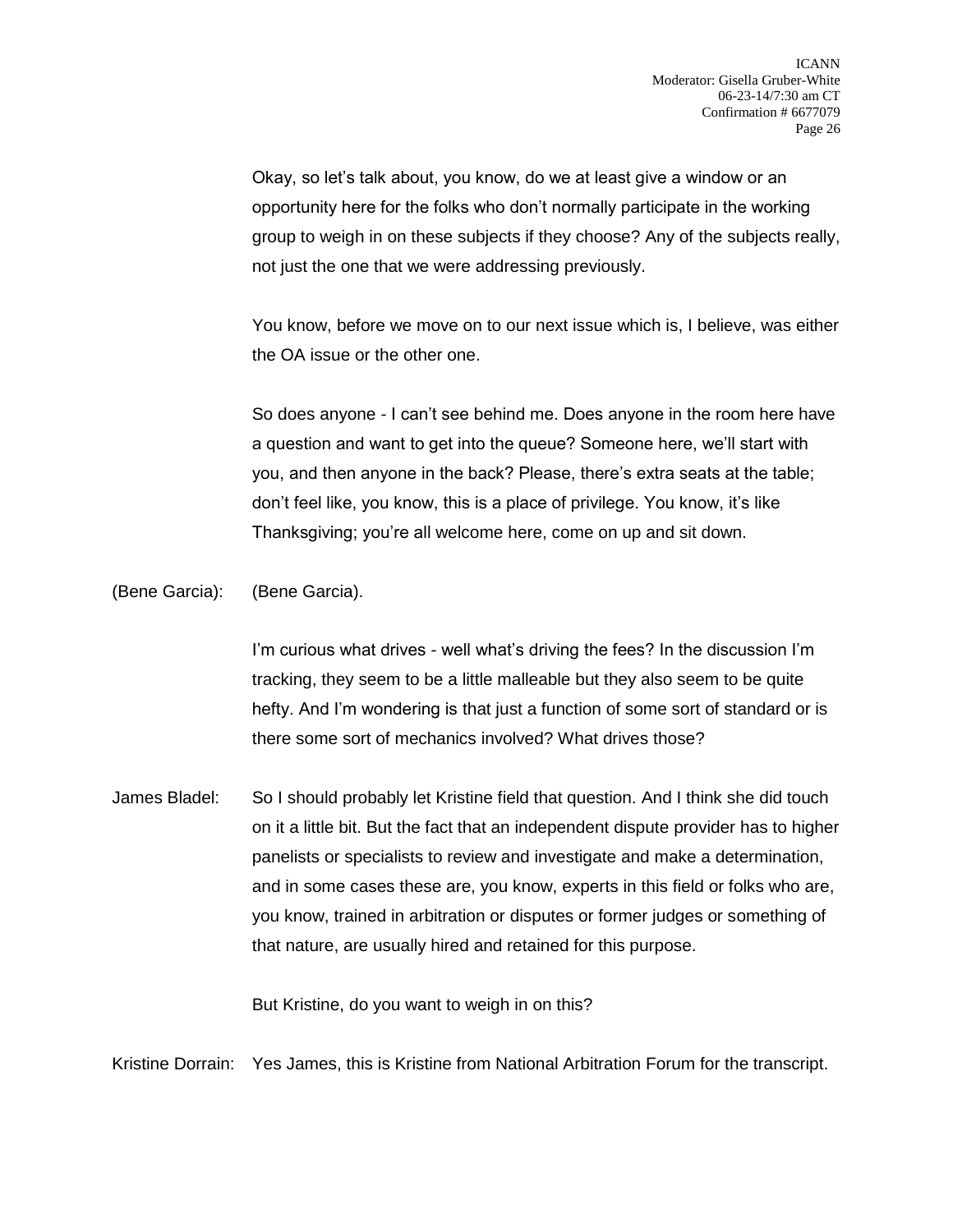Yes, you hit it on the head James. So the fee that we charge is \$1300 for a single member or a single domain dispute. And two-thirds of that goes to the panelists who consider the cases. They are a licensed attorney with at least 15 years of legal experience and specialized experience in Internet domain names and trademarks and that sort of thing.

I know trademarks are not specifically relevant to the TDRP, but we use our UDRP panelists, so that's why I reference that.

They, you know, review the case file and write a decision just like you would get, you know, from a traditional arbitration or a court case. And then, you know, send on the order.

The remainder of the fee is used for processing for our staff and our legal counsel. So it's pretty involved here, so every case is looked at by internal legal counsel, case coordinators, and then of course, decisions are made by the independent expert panelists. So that's why the fees are what they are.

The fees haven't gone up in probably close to ten years, maybe eight years. So they are kind of rock bottom for the process as is.

I made a suggestion in the Chat that, you know, I'm loving this discussion. I would love it if we could schedule some time in one of our future calls to just brainstorm implementation like options.

You know, I throw up the idea of having a dedicated panelist, maybe that's not the right answer; I don't know. But I think there are things that we could do to think about streamlining the costs to make it more user friendly and cost friendly.

But when you are, you know, when you want the expert, unfortunately that comes with the expert price tag as well.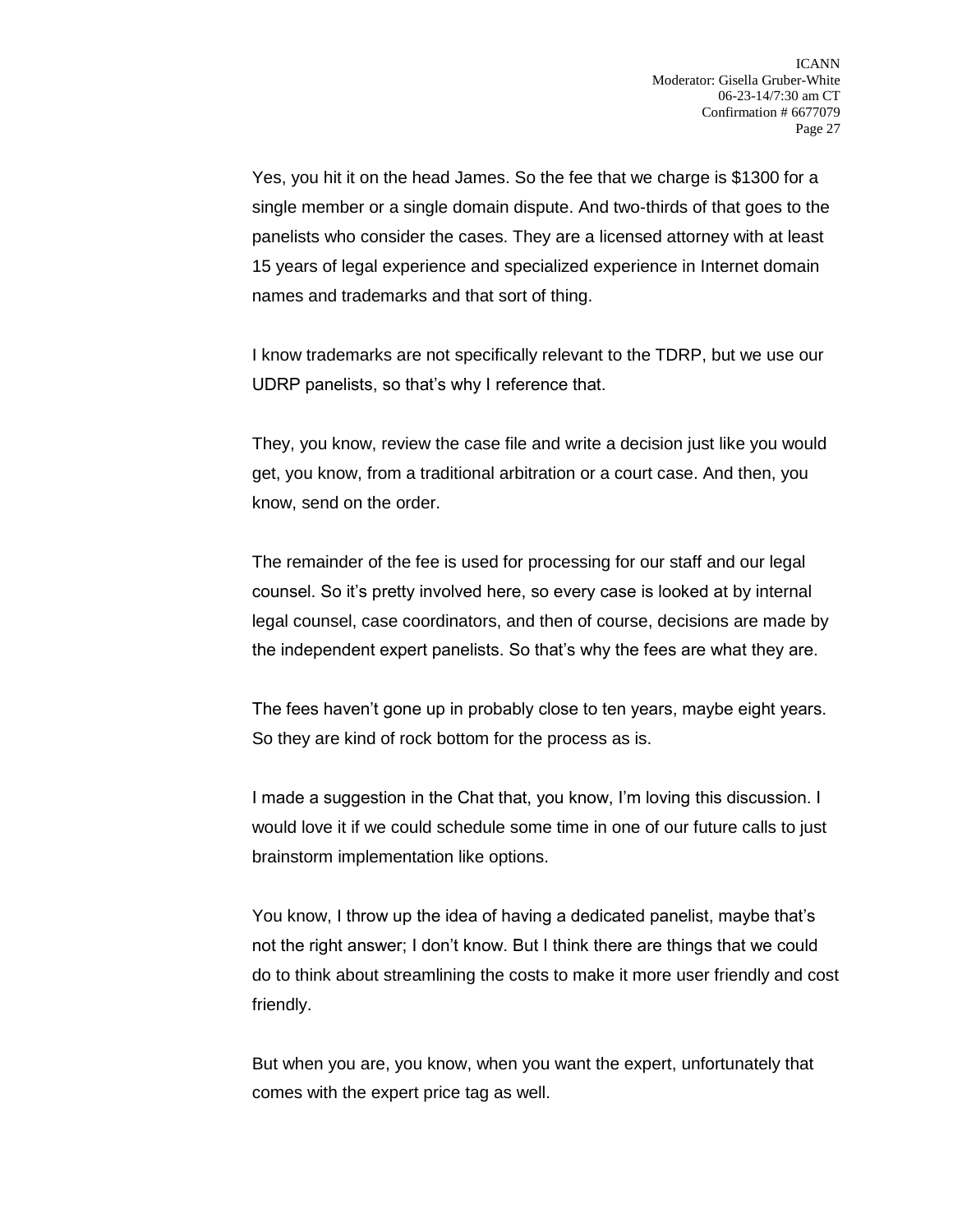## James Bladel: Thank you Kristine. Does that address you're question?

Okay, excellent. And thanks for that comprehensive response.

Anyone behind me raising their hands wanting to get into the queue? I can't really - okay. Any other comments from anyone else at the table?

Okay, so let's move then to - let's just quick do a quick time check. It's 2:33.

- Angie Graves: James?
- James Bladel: Yes.
- Angie Graves: For the queue, can someone let me in the room please? (Unintelligible).
- James Bladel: Is that Angie?
- Angie Graves: Angie, yes.
- James Bladel: I think she wants are you not able to enter the Adobe Room?
- Angie Graves: Correct.

James Bladel: Okay, make sure that - it's a different Adobe Room than the one that we use on our weekly calls Angie. You would have to go to the ICANN London schedule and the link is there. And if we could maybe have someone post it to the mailing list or send it to Angie directly; we'll try and expedite getting you that link. But it's a different Adobe Room tied to this physical room.

> It's in the invite that you received today, and we just found out it does not have audio support. So that's why we had to call Kristine.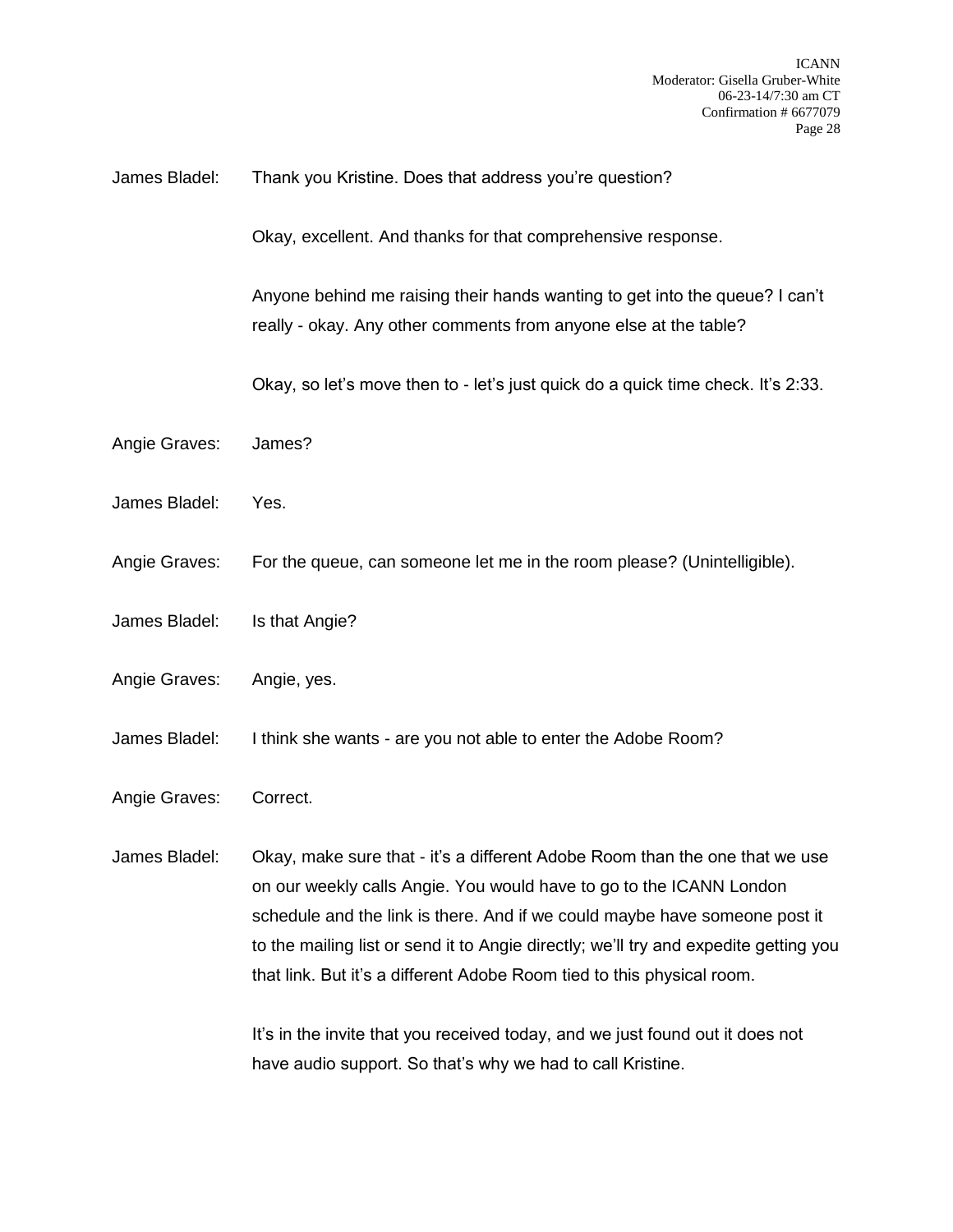All right. So the next issue we discuss - let's hold the FOA issue. What was the third one Lars? The 6 to 12 months. Yes thanks; the statute of limitations.

And so here's the introduction, very quickly, is that from the time of an invalid transfer, you have currently six months to initiate a dispute. This group, as part of our initial report, has recommended extending that to 12 months.

The thinking behind it, the justification, was that in six months time it may not be sufficient for a registrant to even know that their domain name has been transferred, if it's not something that they are monitoring on a regular basis.

However, by extending the time period to 12 months, then it should be able to get their attention in one of two ways. One is that the renewal notifications would not be received and that would get their attention when they go to renew the domain name assuming it's on an annual basis, which is common but not necessarily universal.

And then secondly, that it the required ICANN, who is data reminder policy notifications, asking them to update their Whois data would not arrive.

So just laying this out here, this hopefully would get their attention, that their domain name no longer belongs to them; it has been transferred. And give them ample time to initiate the dispute if it is in fact been illegitimately transferred.

I would point out that these are absences of communication, so it's much harder to pin down than an actual, you know, discreet email address being received. It's more like something didn't happen that you were expecting as opposed to something happening to get your attention as a registrant.

I don't know that we had any other concerns raised. Perhaps there was some concern that extending this from 6 to 12 months might open a larger window for any disputed secondary market transactions so that any buying and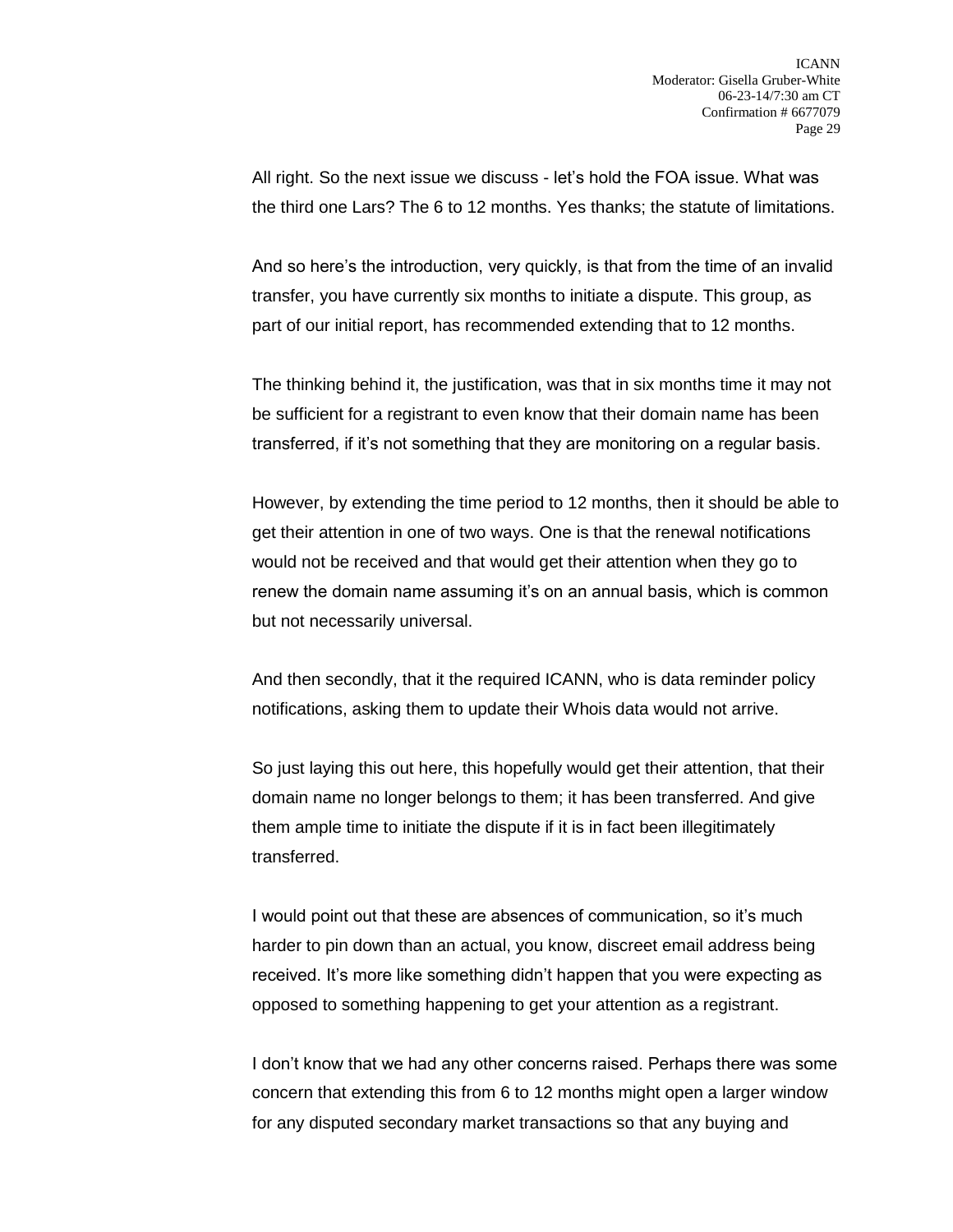selling or a domain name, if those transactions were to go south or result in some sort of disagreement, that someone might file a dispute. You know, I don't know if that's a legitimate concern or not, but it's something that frequently comes up when we discuss this topic.

The working group recommended that we make this extension. And I'm note sure. We received a few comments on this, correct Lars? Yes, okay, thank you. And it's Recommendation Number 5, thank you. And so going back to yes.

Just to, you know, address these, I think that we, you know, as a working group, we determined that there really was no immediate action required at this time. But we certainly wanted to give everyone one last chance to weigh in on this topic and see if there were any amendments or modifications proposed to the working group.

So any comments or thoughts on this? Lars?

- Lars Hoffman: Yes and even to reiterate maybe also why you would like to six months because there were comments by Thomas Rickert and by the (unintelligible) like especially the ones that want to have it extended to 12. Just to point obviously that.
- James Bladel: Yes, thanks. I think Thomas Rickert actually made that comment in the Singapore Meeting either during the Council update, that even 12 months was not going to be sufficient. Was that correct? He wanted it extended...
- Lars Hoffman: No, it's 12 months and he provided then something in writing which is here, comment number 11.
- James Bladel: Okay, so Comment 11. Can we summarize here that he was an additional three months; yes. So he was actually asking for 15 months; yes. And we were saying that we acknowledged his point on this but noted that, you know,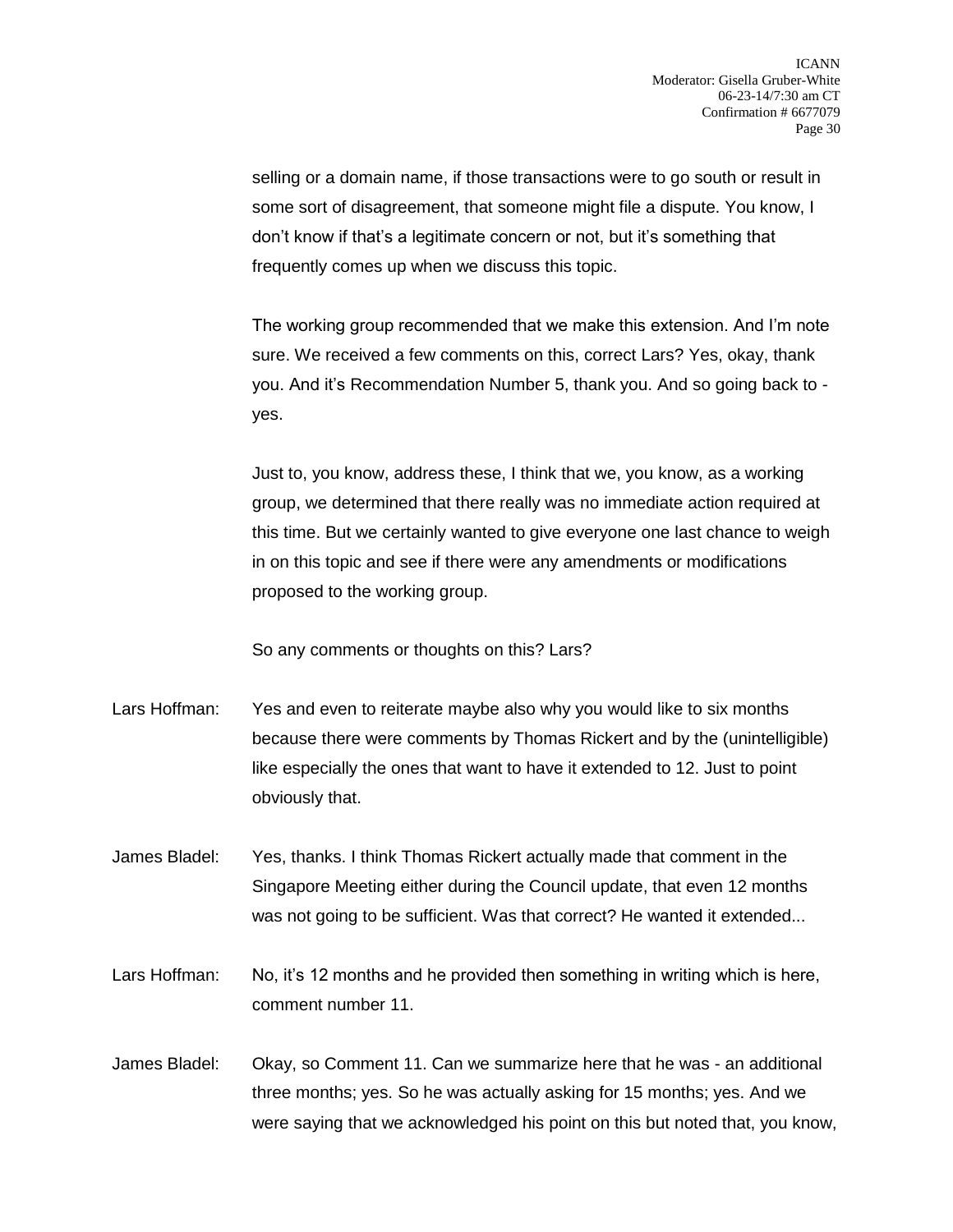in between the balance between a 15 month extension and a 6 month extension, that 12 months seemed to be a reasonable compromise to address all of the concerns at hand. And then we had a comment from Staff on this as well.

So I think that, you know, I don't - I haven't seen a lot of traffic on this either in the last couple of meetings or on the list. I think that we are probably good with the 12 months.

If we need to expend the language of our justifications associated with this recommendation in our final report to acknowledge the concerns that were raised in the public comment, then we can certainly do so. But I think that our original recommendation that we can go forward with that.

(Bene)?

## (Bene Garcia): (Bene Garcia).

Do you have data on the cadence of disputing? So you say, "Okay, well six months wasn't good enough." A year, is there data that shows what that curve looks like?

- James Bladel: I think we did pull some basic data, but the sample size was incredibly small and really didn't - I don't think that we - it didn't support the idea that they were all happening in the first week and neither did it support the idea that everyone was running out of time in five months and 28 days. So I think that...
- (Bene Garcia): This was a question I asked in the general policy meeting they did for new members. When you're setting up a policy, do you ever put a switch in for review of hat policy based on a change in the data?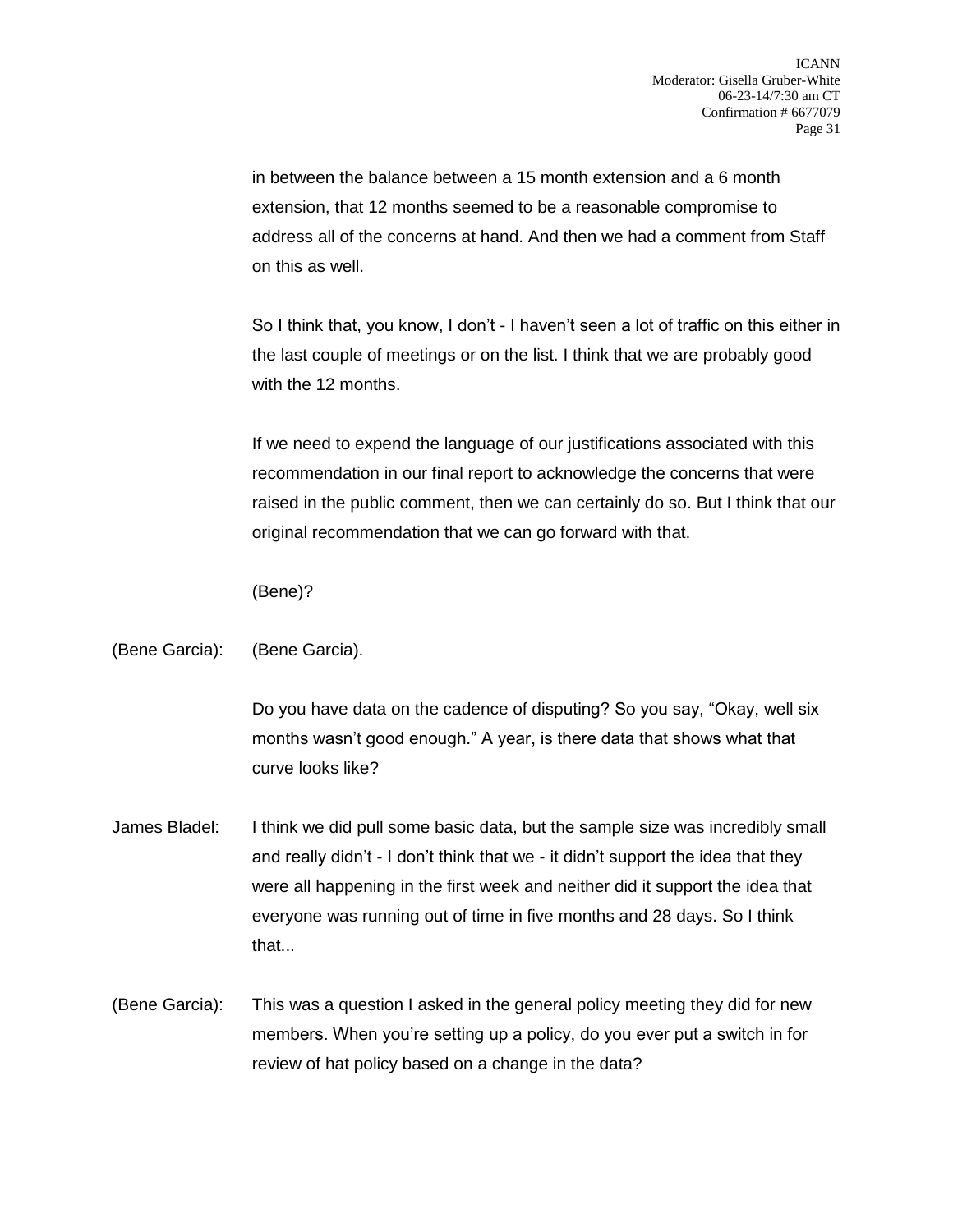James Bladel: Based on a change in data, no. And I would say that that effort is just now getting underway in its infancy.

Berry, maybe you could speak to the data and metrics working group that's...

((Crosstalk))

Berry Cobb: Yes, this is Berry for the record.

So I think despite the Data and Metrics for Policymaking Working Group, we're internally making a much more concerted effort to ensure that once a consensus policy is implemented, it's part of the implementation framework, that we will start monitoring that policy through the contractual compliance function.

And like Marika noted earlier, you know, this is a fairly extensive change. And not that I'm wishing that there's a whole bunch of volume in regards to TDRP, but that is something that we'll take a look at. And if we do see that the 12 months, whether it's working or whether it's not, I believe that we will be reporting back to the community on how that was implemented and watch it.

And certainly if anything is out of character, we would report that back to the Council to have it be deliberated on.

James Bladel: and just to expand on that, I think that a lot of the participants on this working group are registries and registrars, would like to see most policymaking trend in that direction. So not only are they triggered, any kind of a review triggered by data, but that data is used to substantiate the actual problem that we're looking to solve and to - and I'm being careful here - to validate the solutions that are being proposed. And that the cure is not going to be worse than the disease.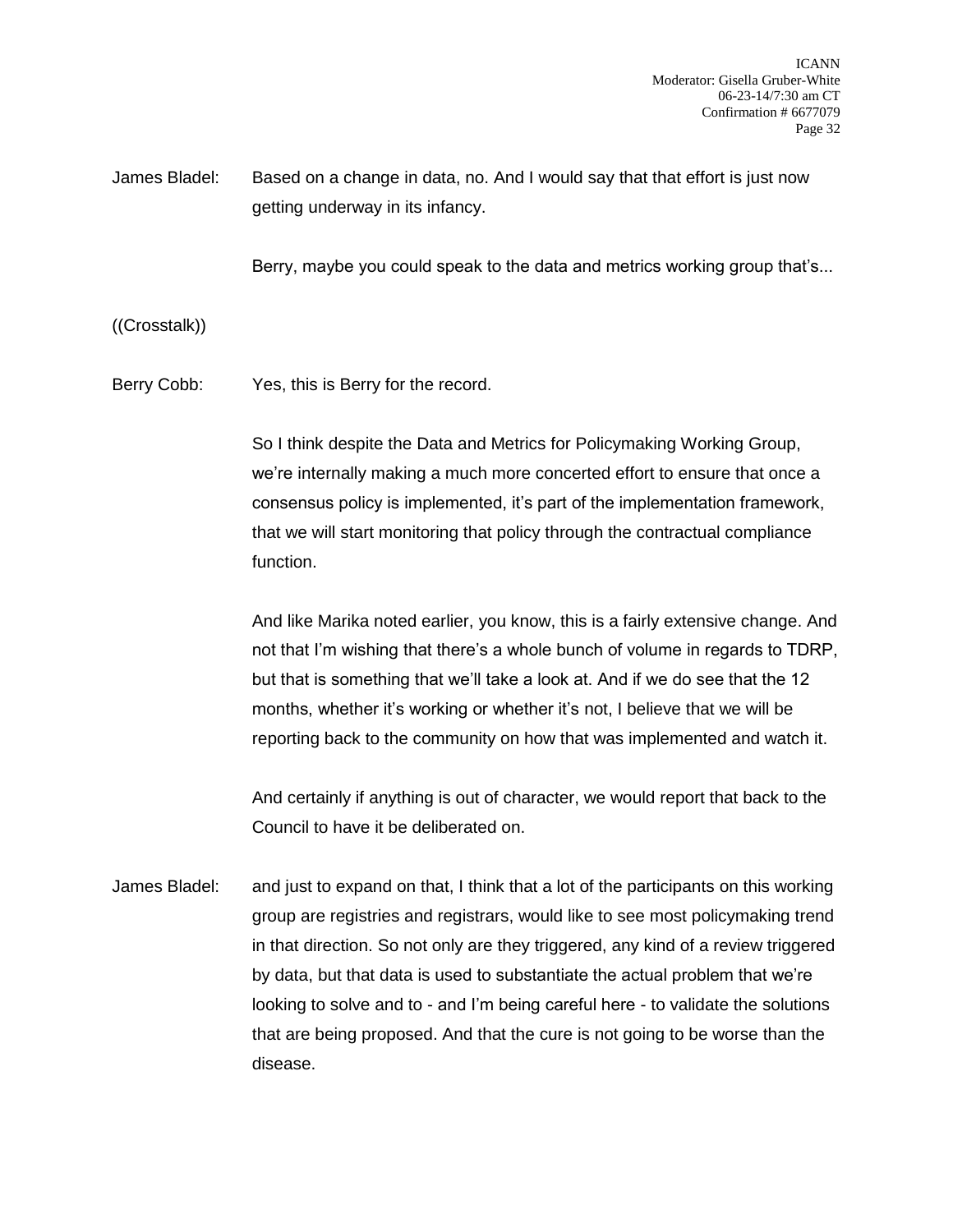Because I think that, you know, when we deal with very very large numbers within ICANN framework, it's easy to say, you know, I saw this happen 100 times, therefore it must be a terrible problem and we need an industry-wide policy. Whereas a service provider, you know, we can say we've seen this transaction happen over a million times a month without a problem. So 100 bad instances really is not even, you know, a rounding error.

So I think putting things into perspective and making sure that the solutions match the scope of the problem is something that I think that the service providers could certainly get behind that effort.

But unfortunately with this particular issue, you're dealing with a subset of a couple of dozen incidences over a decade. It is hard to draw any - yes, to draw any conclusions at all that six months is either not enough time or 12 months is too much time. It's really a matter of just adding a layer of protection that we think should be there without burdening everyone else.

So okay, any other thoughts on this comment? Just to remind folks that we are now 14 minutes over. Yes? I can't see. Who has - Kristine.

Okay, go ahead Kristine.

Kristine Dorrain: Oh hi, thanks. This is Kristine from National Arbitration Forum.

So I just wanted to make an antidotal observation which is that the few handfuls of disputes we've seen, which I think is six, have been pretty quick. And I wanted to tie this back only because I think it ties into the pricing because obviously we are higher priced than the registry or we're an appeal level for the registry at this point.

So the few cases we've seen where people who thought that domain name was very valuable, I believe they noticed a loss or experienced the loss more of the neck, pretty quickly, and you know, didn't really wait. You know, they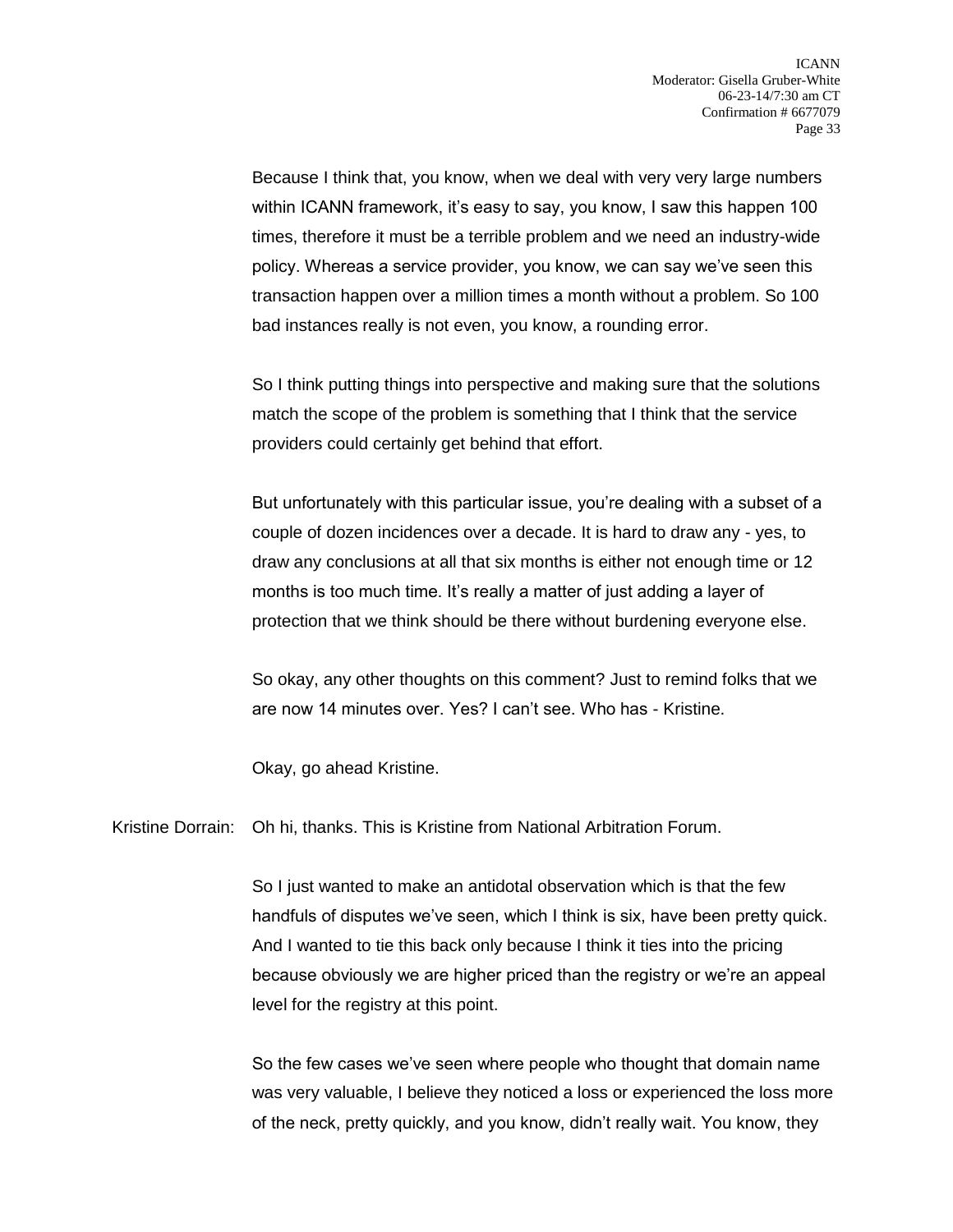wanted something to happen or something did happen. They brought the dispute to the registry, it came to us, you know, they were willing to pay the fees.

So I think there's a little bit of - and there's two levels in play here and I think we talked about it when we talked about fees. And I think it was (Arthur) who said something to that. You know, maybe the fees, you know, weigh in also and that is the TDRP would almost be more of a mechanism, you know, kind of a quick, get my domain name back mechanism for the more valuable names. And might be, you know, overlooked for the less valuable names. Just an antidotal thought.

James Bladel: Thank you Kristine and I think that your antidotes are helpful in the absence of data just because of the position that your company occupies.

> So just to note that we are 15 minutes past the close the meeting. We gained and lost working group member Chris Chaplow; thanks Chris and thanks for coming.

> And we have the room as Marika indicated. We could probably keep the room to the top of the hour but I certainly don't want to presume and maybe a little longer. But I don't want to presume that everyone's schedule supports that. So if you need to leave, you know, certainly don't feel like you're being impolite.

So the final issue that we had on our final report, and it comes from some comments that were submitted by Arthur who has joined us here in London as well as Rob Golding. Is that right? Yes, Rob Golding from a registrar.

And Rob is not here. I thought he was based here. I thought we were going to see Rob. But Rob's not here with us today.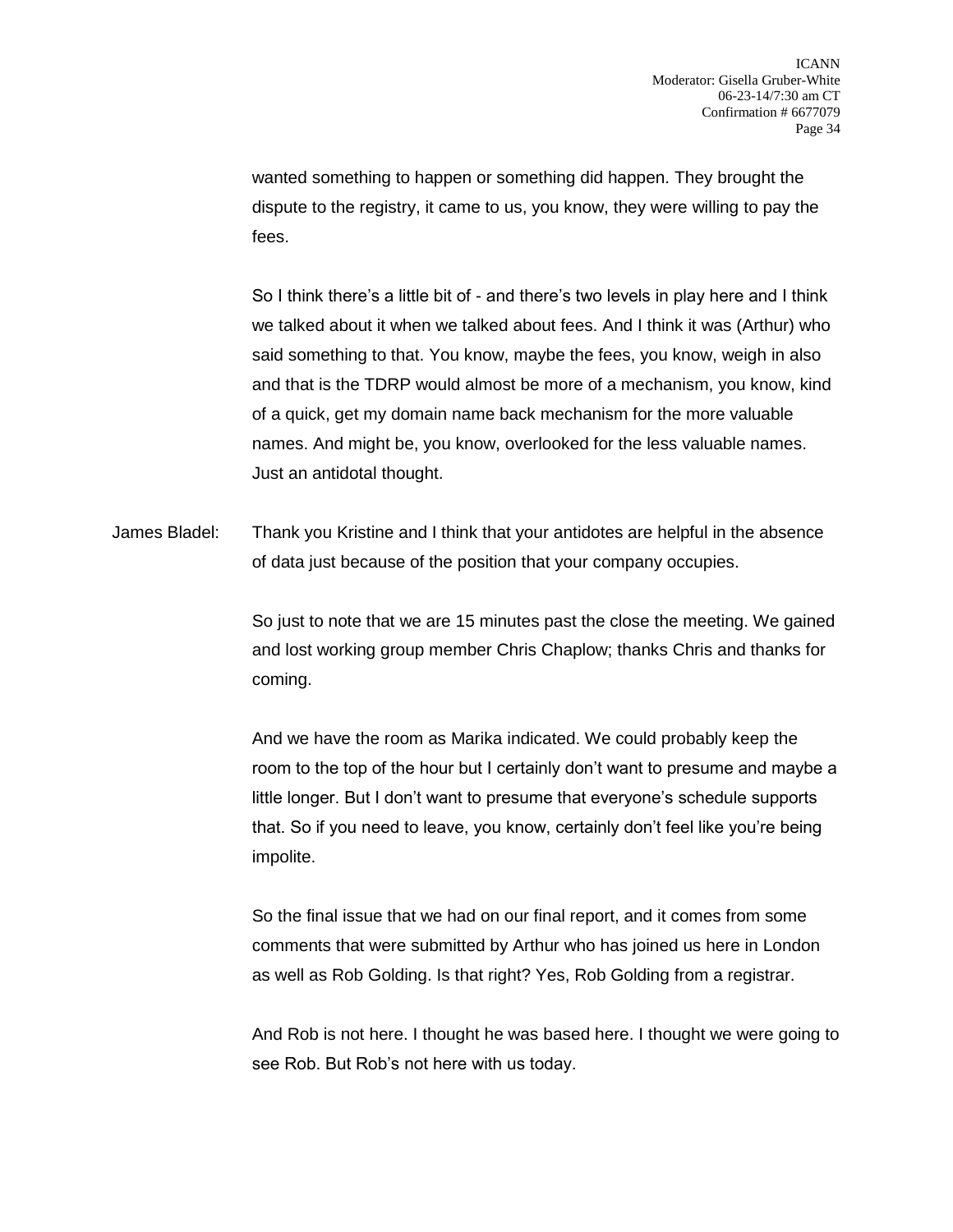And this is regards to the continued necessity of the FOA. And the working group's initial recommendation is that the FOA should be preserved. That it is, you know, for the majority of transfers, it is just an extra box to be checked or an extra step, it can cause problems or confusions if the customer doesn't quite understand what to do with an FOA.

However, in the event that we are trying to address a transfer problem, a dispute - and I'm not talking about formal disputes that go all the way to Kristine's organization. I'm talking about just inter-registrar disputes which are much more frequent than the small numbers that we're talking about for TDRP. That those forms of authorization are in fact essential; the only audit trail that's established between registrars.

So I think that we had a very fruitful discussion, a very healthy discussion on this on our last call on this issue. I think that we have generally arrived that the idea that the FOA is still essential. It is noteworthy that it can cause confusion and perhaps this ICANN resource for disputes and for transfer information might help. You know, at least provide some avenues for customers to educate and for registrars to help educate their registrants.

But in general, I don't know that that we've moved much, if at all, from our original recommendation.

So wanted to put this on the table for further discussion today. We can give it at least another 15/20 minutes discussion on top of the, you know, hours that we've invested and weeks that we've invested into this topic. But certainly want to give everyone an opportunity to weigh in on this one one more time so that we can be sure that we are comprehensively accounting for all the use in our report.

So any other folks or even the folks in the audience - or does anyone have any questions, first of all, what we're - okay. All right, any other thoughts on this?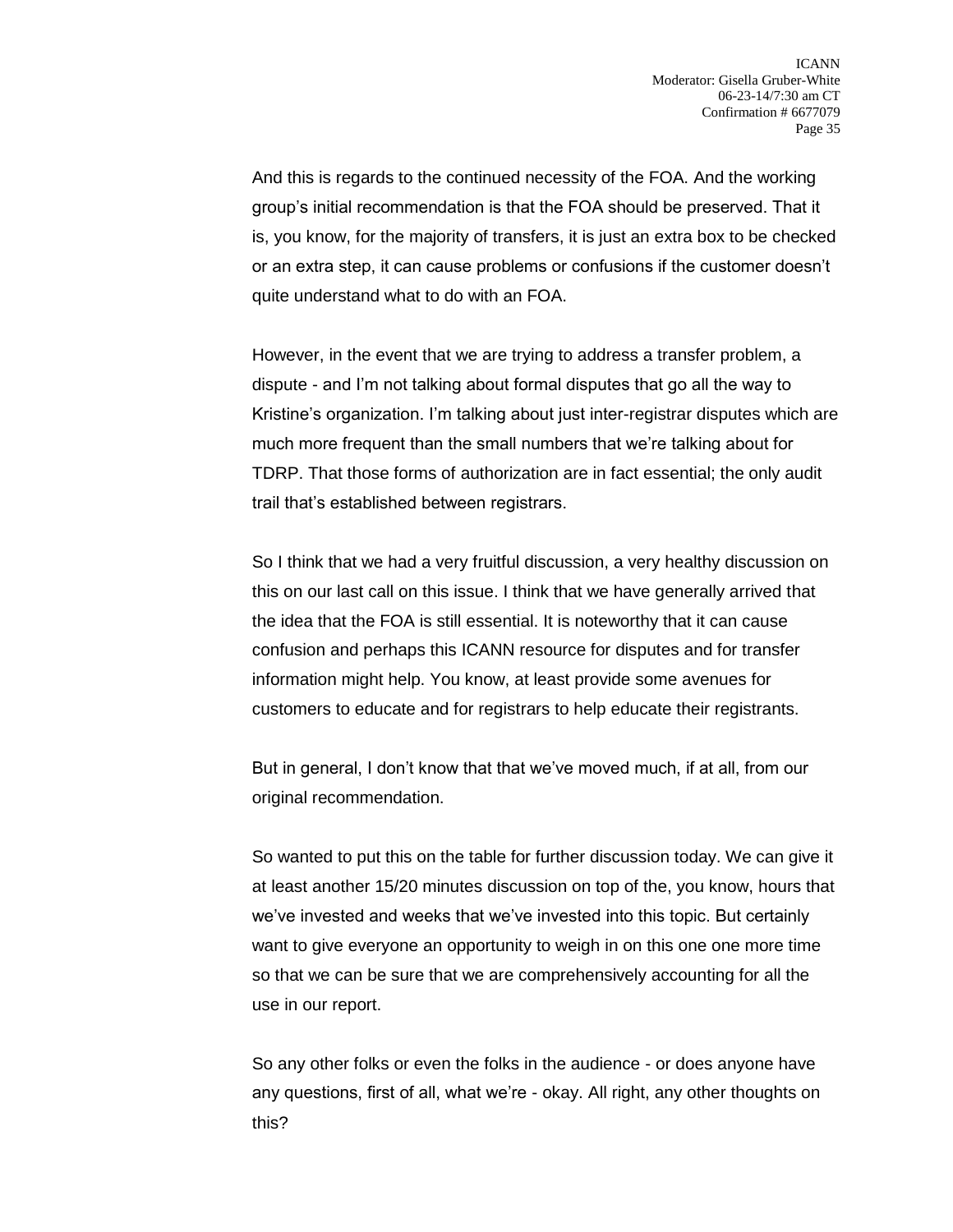ICANN Moderator: Gisella Gruber-White 06-23-14/7:30 am CT Confirmation # 6677079 Page 36

(Arthur)?

(Arthur): Yes, I'd definitely like to clarify my position on FOA as it has changed a bit from moving it completely to changing it to a non-blocking form of administration, a form of confirmation.

> In other words, I agree that an email to the original registered name holder in particular is useful for tracking who the original name holder was. And I'm complaining now, especially for the inter-registrar disputes, not the official disputes agree, because we have experience with that. And (unintelligible) make use of the emails.

However, the mentioning of you saying an extra step is particularly problematic because each extra step that you ask a registered name holder or a customer or anyone on earth to take, will drop your conversion. So the more steps you ask, the less conversion you get on a successful transfer.

In other words, because you introduce, and in my opinion, three steps, so maybe even a fourth step process for transfers, when you compare them to ccTLD transfers, because you add all these extra steps, you are encouraging registered name holders with a legitimate desire to transfer their domain away from a registrar, to give up that endeavor and to stay with the losing registrar.

My recommendation to the group with respect to FOA emails is to maintain them but not in a blocking away. In other words, please change them to a form of confirmation after the registrar transfer has taken place to the original holder. And make it easier should there be a dispute afterwards, that it makes it easier for the registered name holder to contact their registrar or indeed the gaining registrar.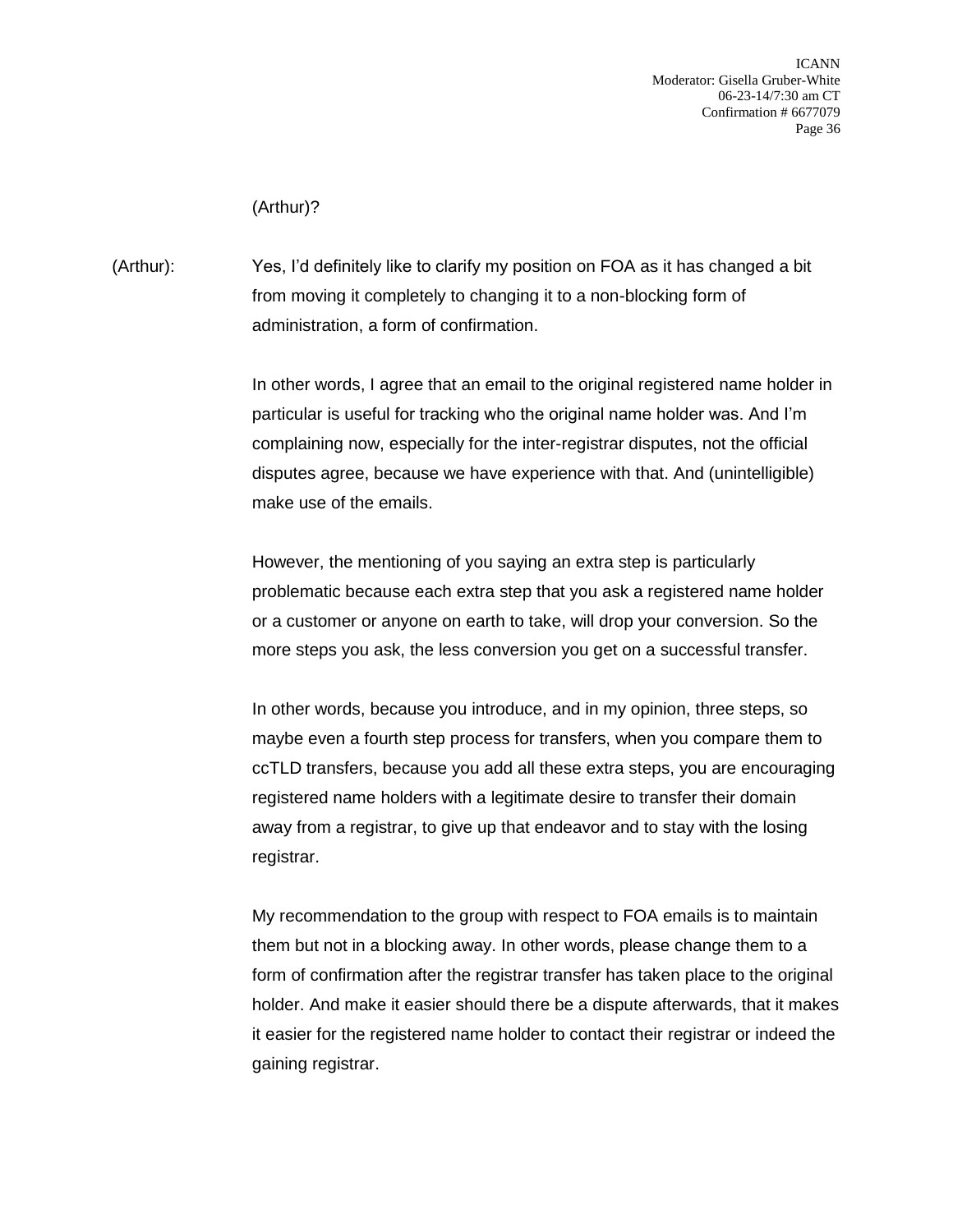And at the same time, reducing the dependability of successful transfer on the accuracy of the email address in Whois. Because in many cases, the email address in the Whois is either too old or it's from the losing registrar, it's not from the registered name holder. It's from a reseller.

The email is so problematic in many cases where the legitimate, or at least the paying entity for the domain name, wishes to change their supplier, in other words, to choose a new registrar. And this extra step should not be blocking. It should be taken, but it should not be blocking in my opinion because it limits the process and drops conversion and limits migration of domains. And it's anti-competitive or becoming already an anti-competitive step in my opinion.

James Bladel: Okay thank you (Arthur) and thank you for clarifying the difference between your position now and the position that was submitted in the public comment. I think that's good and we'll make sure to update that.

Volker?

Volker Greimann: First of all, personally on a personal level on a technical implementation level, I agree with (Arthur). The form of authorization is a pain; it limits conversion and it's a problem to migrate large domain and portfolios especially.

> However, it is at this time the only way to actually contact the domain owner because the (off-code) may be also handled by a lot of in-between parties that may not be the domain owner. So for presentation of the (off-code) alone is not evidence that the domain holder wants to transfer the domain name.

Furthermore, as registrars, we are under the 2013 Registration Agreement already required to perform validation of the email address. The form of authorization that we send out takes the place of that validation because it already fulfills the requirement of that validation.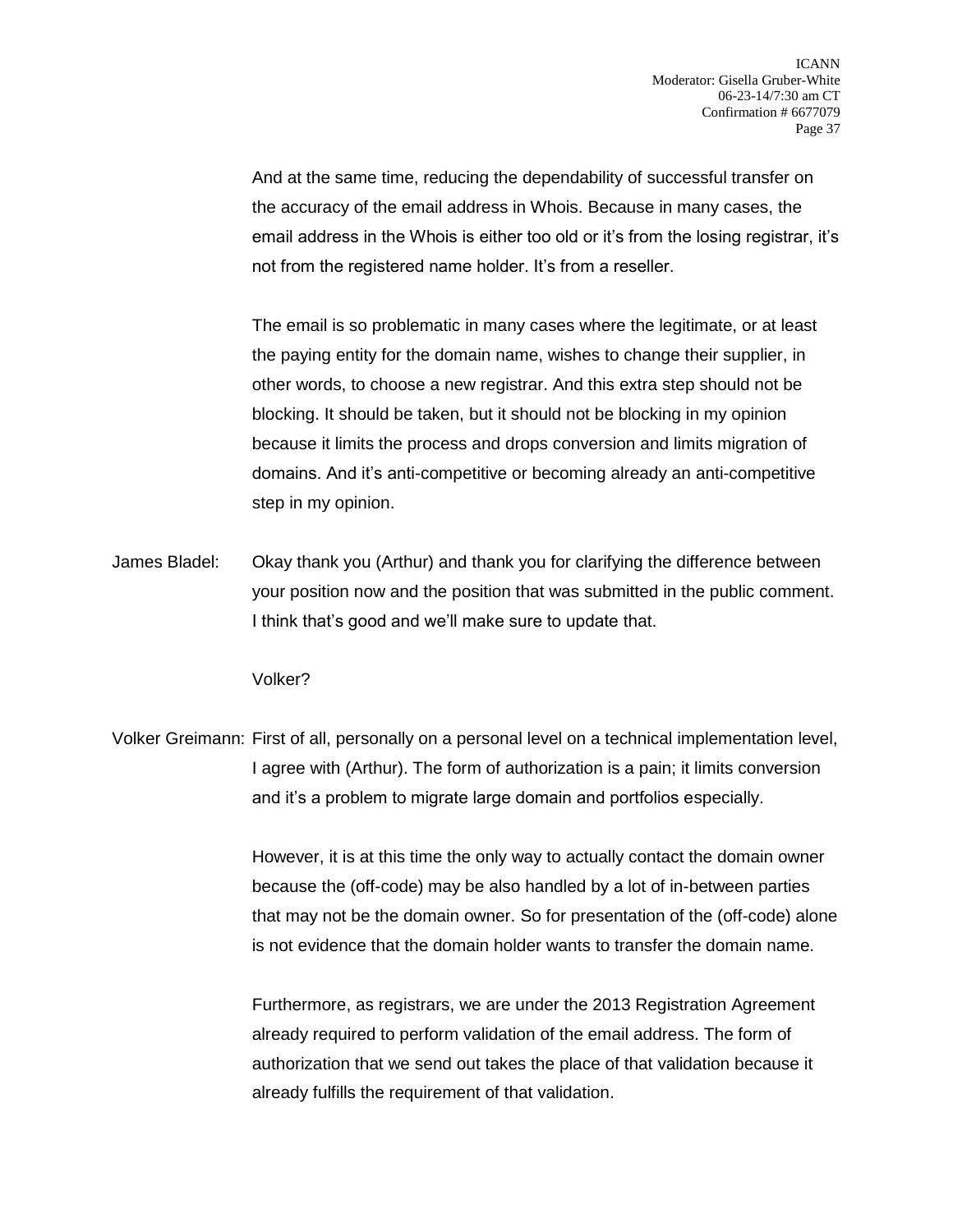When you transfer a domain name in, you have to make sure that the email is correct. If you own a domain name that has incorrect Whois data, i.e. an incorrect email address, then you must fix that email address before you transfer the domain name out. It's as simple as that; that's a validation requirement that we already have.

And we tied that to the form of authorization for the transfer. So actually, you don't have to send out two emails, you just have to send out one. And that takes both functions.

James Bladel: Okay, thank you Volker.

I put myself in the queue, but I saw (Arthur) jump forward. Did you want to respond quickly?

(Arthur): Yes, quickly about not being the real registered name holder, I think that the exchange of the authorization code between the acting entity and the gaining registrar is sufficient proof of the registered name holder desire to transfer their domain name.

> And the reason I think that is because in many cases, in many ICANN policies, there is no consideration for a resellers at all. We all talk about the registered name holder and the importance of contacting the registered name holder, but if you are not given the email address of the registered name holder, which the policy requires, but let's say that you're not getting it, then no matter how many emails you send, you're still not contacting the real registered name holder.

> Now the exchange of the authorization code is not done haphazardly. It's not done easily. You know, you have to do some effort to get an authorization code, and you have to do some effort to submit an authorization code. And that alone is already enough of a burden, enough steps, to check a transfer.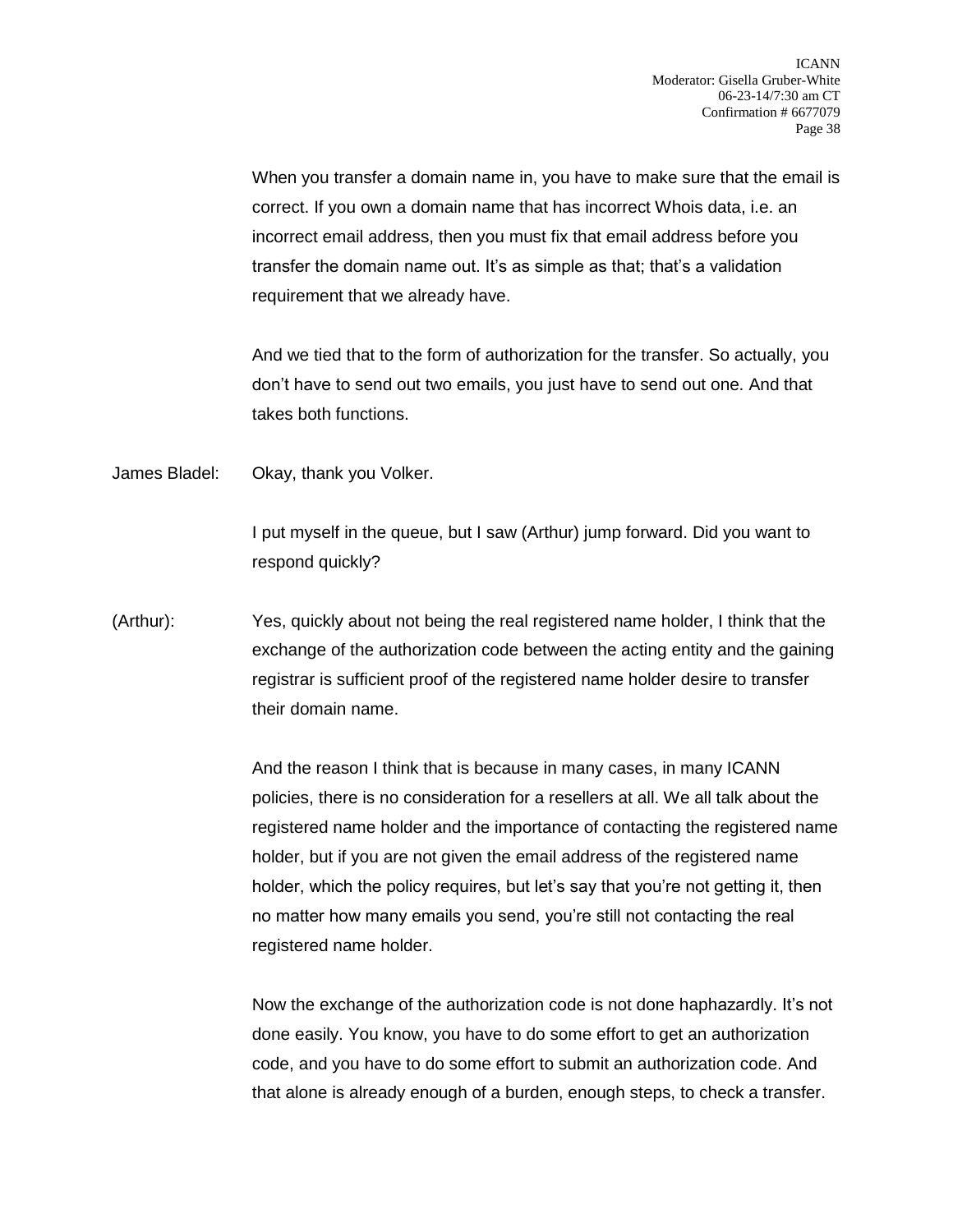Indeed, many ccTLDs registries limit themselves to just the authorization code. So why on earth are gTLD transfers not only adding an extra burden in a form of an email, that it's not just informative, but it's blocking.

And as well, having a client transfer prohibitive status in the Whois, that also has to be put to the status okay. So the gTLD transfer process adds two extra steps that are a burden, that are not effective, that do not additionally confirm the wish of the registered name holder to transfer which is already covered by the authorization code as evidenced by the other ccTLD transfer policies. And in short, it remains an extra step.

James Bladel: Okay, thanks. I think we're clear on that.

I want to go to Volker and then Chris, and then I will put myself in the queue. And then I want to bring it in for landing.

So Volker?

Volker Greimann: Just to reiterate, looking at the requirements of the RAA to verify the contact data, it is not actually an extra step. It can be combined with the step that you have to take validating the email address before the transfer a domain name of the new registrant.

> So yes, it is an extra step when you consider only the transfer. But when you also consider the verification obligation under the RAA, it's not.

James Bladel: Thank you Volker. Chris?

Chris: (Unintelligible) the point (Arthur) made. The APP code or transfer (unintelligible) or whatever you wish to call it, could easily be contained from any way with a number of hacking ways from a registrar's database.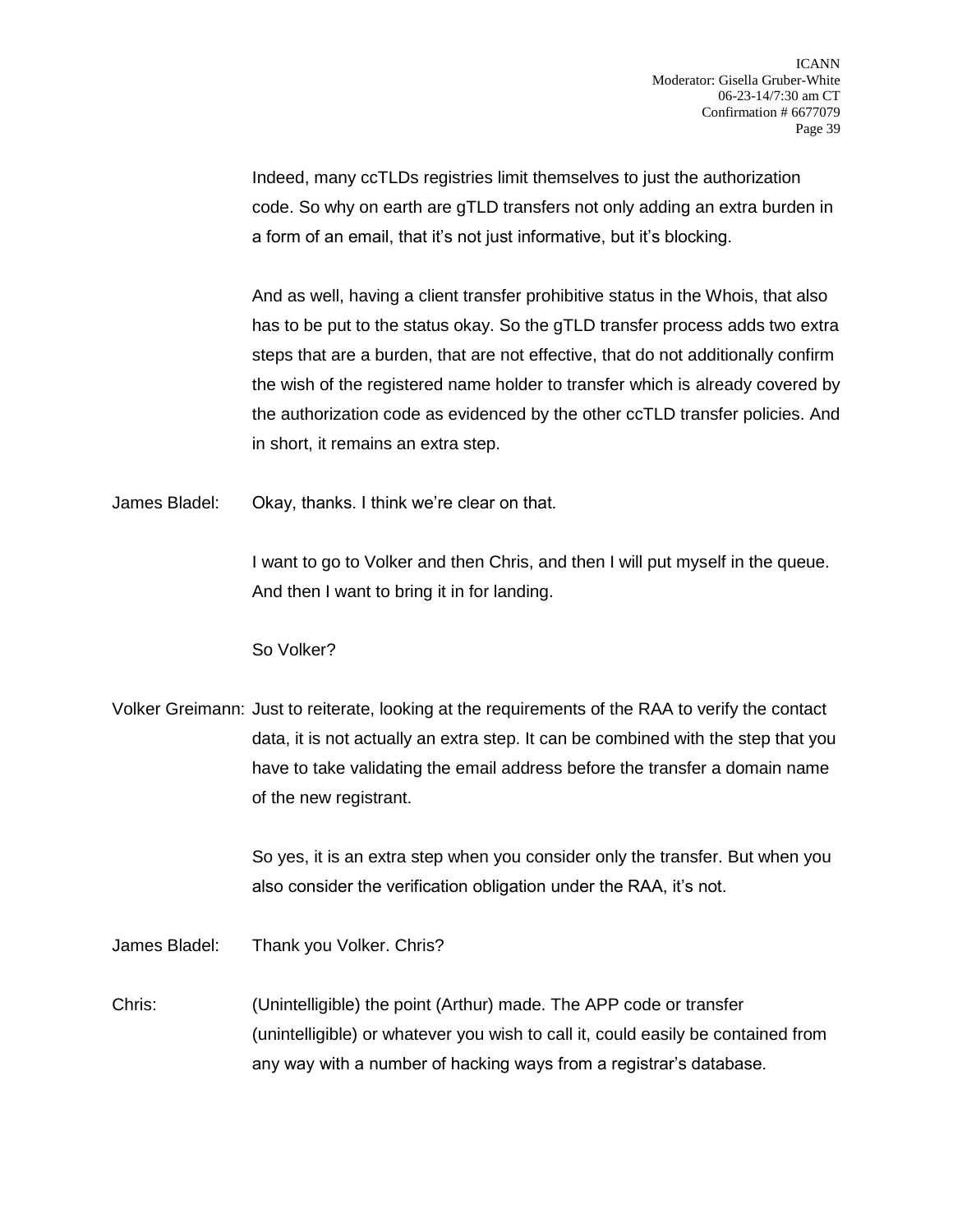So having an extra part of confirmation or albeit yes, you could fake the registry email address to confirm all that or an email address - sorry - to confirm it, is one point.

The ccTLD that (Arthur) made the point of, they are still in control of it and a registrant can generally talk to a ccTLD provider whereas they cannot talk to a gTLD provider.

James Bladel: Thanks Chris and I think that's an important distinction.

I put myself in the queue just to weigh in on this topic. I'm a perspective of a registrar.

I think that when we looked at this, the idea of eliminating an FOA from our perspective was considered to be really a non-starter. It's really a critical piece of verifying that the transfer was - confirming was the wish of the registered name holder.

To (Arthur's) point about, well let's convert this from a required prerequisite confirmation to I think more of an after-the-fact notification so that we increase the conversion rate of transfers, I think that that's something that, you know, I'd like to gather some data on that and understand what the impact of something like that would be.

Off hand, I'm a little skeptical. I think that would definitely increase the successful transfer rate. But I also believe that that would increase the transfer reversal rate because, you know, the one-layer safeguard would be removed. And if we're dealing with very large numbers, it only takes a very small percentage of failures to trigger a large number of disputes. So I would want to take a look at that and understand exactly where we're going.

I think, from speaking with our internal teams, we're much more comfortable with some sort of a two-factor confirmation of transfers. And right now, the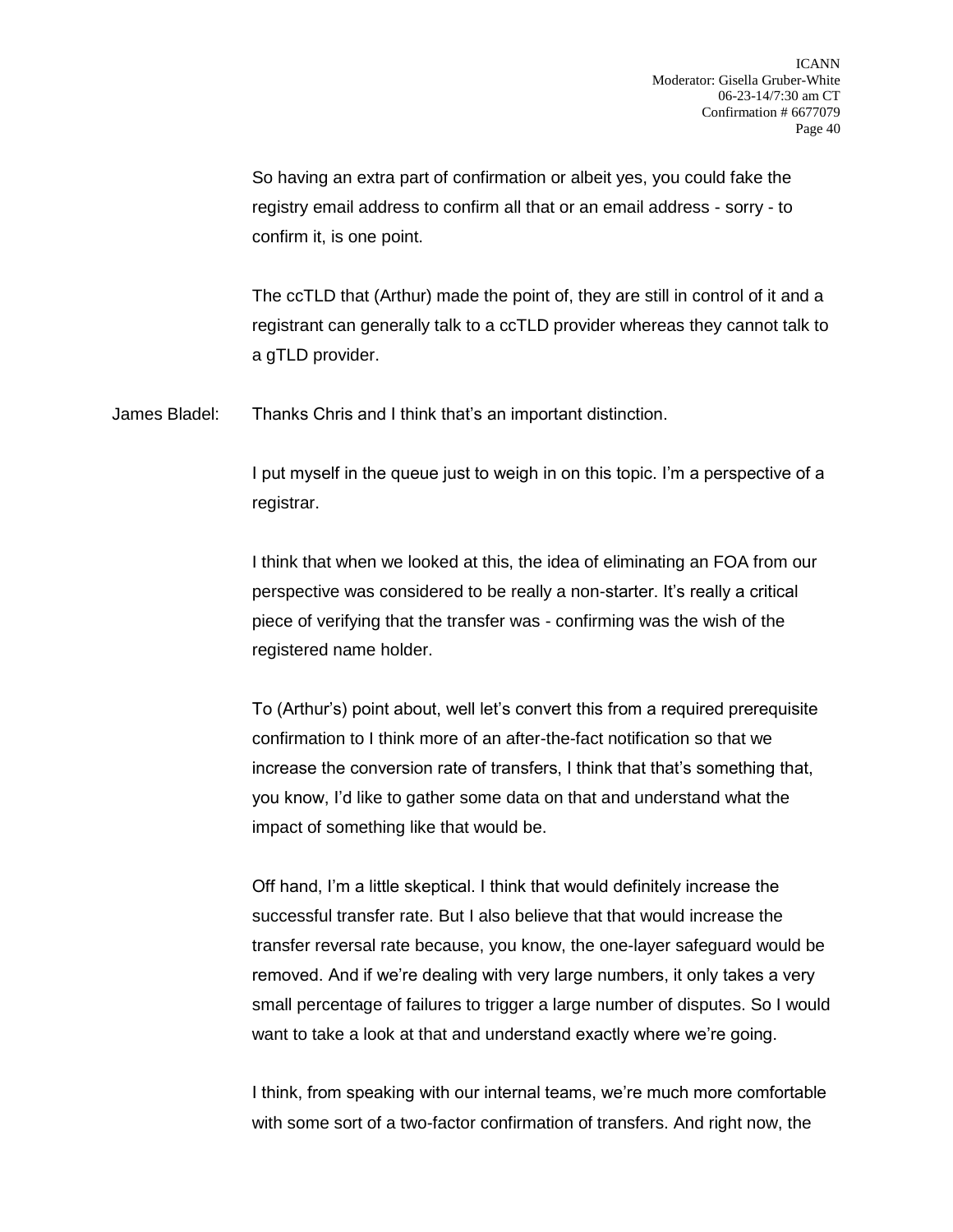industry is using the FOA as that second factor. Now if it's not what we want or if we want to change it then we should at some point, but I think that, you know, that's something that warrants a little bit more study. So we can come back to this topic, and I'll try to gather some data and we can come back to this topic on our next thing.

I was trying to wind this us but we'll give (Bene) the last word and then we'll bring it in for a landing because we're at the top of the hour. Go ahead (Bene).

(Bene Garcia): So this might work, this might be interesting for large people. But like we have a very large customer base that is small businesses and those cats do not look at their emails. They don't answer their emails, they don't - we literally have to get them on the phone to talk to them.

> And so if this is counting on someone to check an email to make something happen, you're setting yourself up for creating a problem that didn't exist.

(Arthur): Yes.

James Bladel: I'm not sure I followed that. So you're setting yourself up to...

((Crosstalk))

- James Bladel: The registrant is setting themselves up?
- (Bene Garcia): If you're setting a process in place that requires someone to have an email or respond to an email, there's no one there; there's no one home. They're not looking at their email.

((Crosstalk))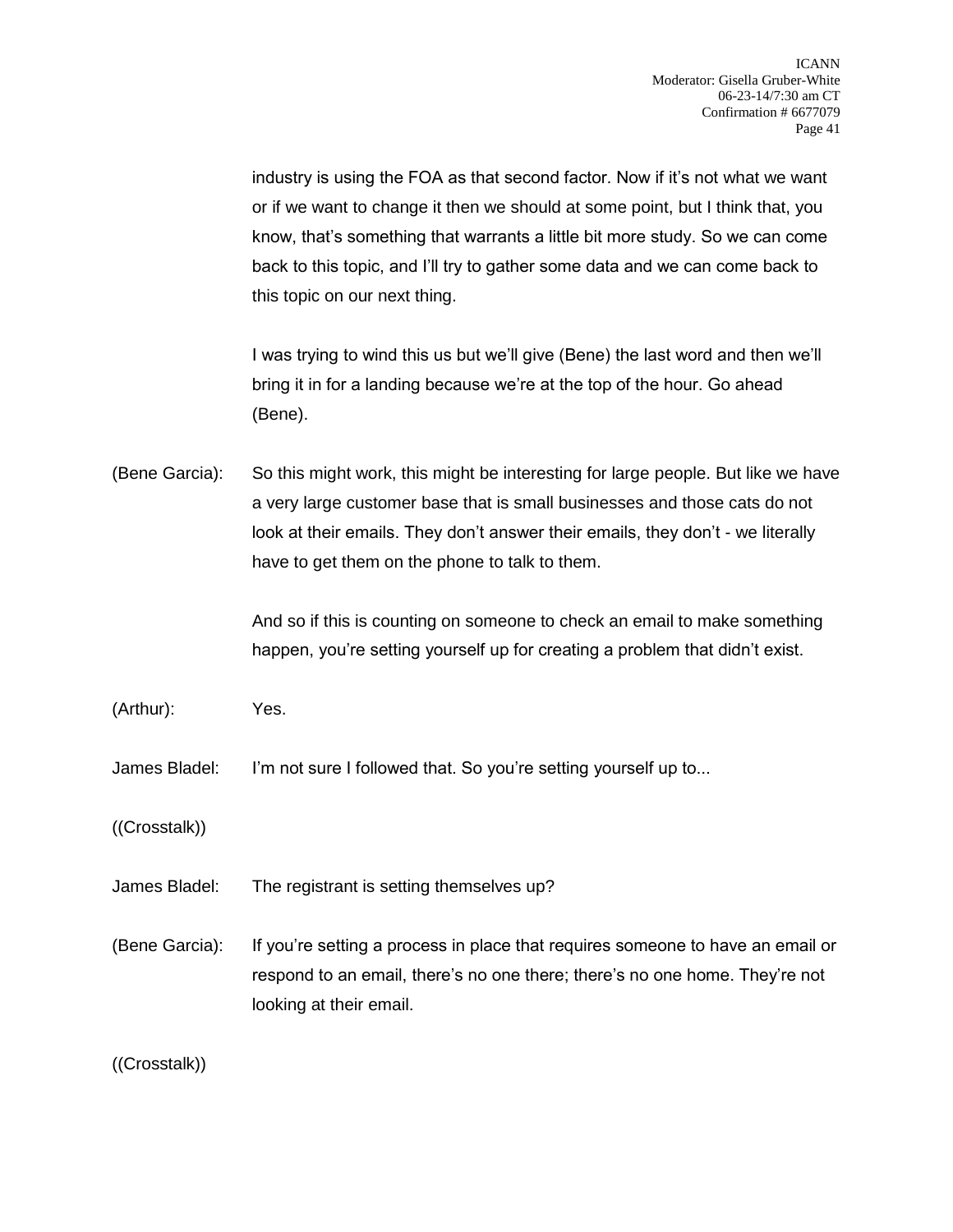James Bladel: Okay, well you know, I guess I know that that is common but I also know that this has been part of the transfer policy now going on 15 years. And it's been added to recently by ICANN's requirements that we, you know, validate not only on an annual basis and send out an annual Whois data reminder email, but also validate that the email is alive and someone is monitoring it as part of the new RAA validation.

> So my point is just that, you know, I think that the message from an industry perspective, whether registrars are doing this, it's coming from ICANN, is that if you want to be a registrant in this industry, you have to have an email address that you check for even the most basic functions like using your domain name, registering a new one, or keeping your Whois data up-to-date on an annual basis.

> I would love to see all email communications between us and registrars go away unless the ones that we choose. But I just, you know, we're pretty deeply invested in this idea I think as an industry that we have to have a way of...

- (Bene Garcia): Well we actually have data on how often somebody sees an email. And it's not high.
- James Bladel: Totally agree and understand. But it think that while the rest of the world maybe moving to, for example, SMS as a second factor, this industry is doubling down on email communication. Hey, we just got rid of faxes a couple of years ago as well.

So I do note that we are out at the top of the hour.

I'm sorry, (Bene), can you restate your affiliation you were saying as a large service provider?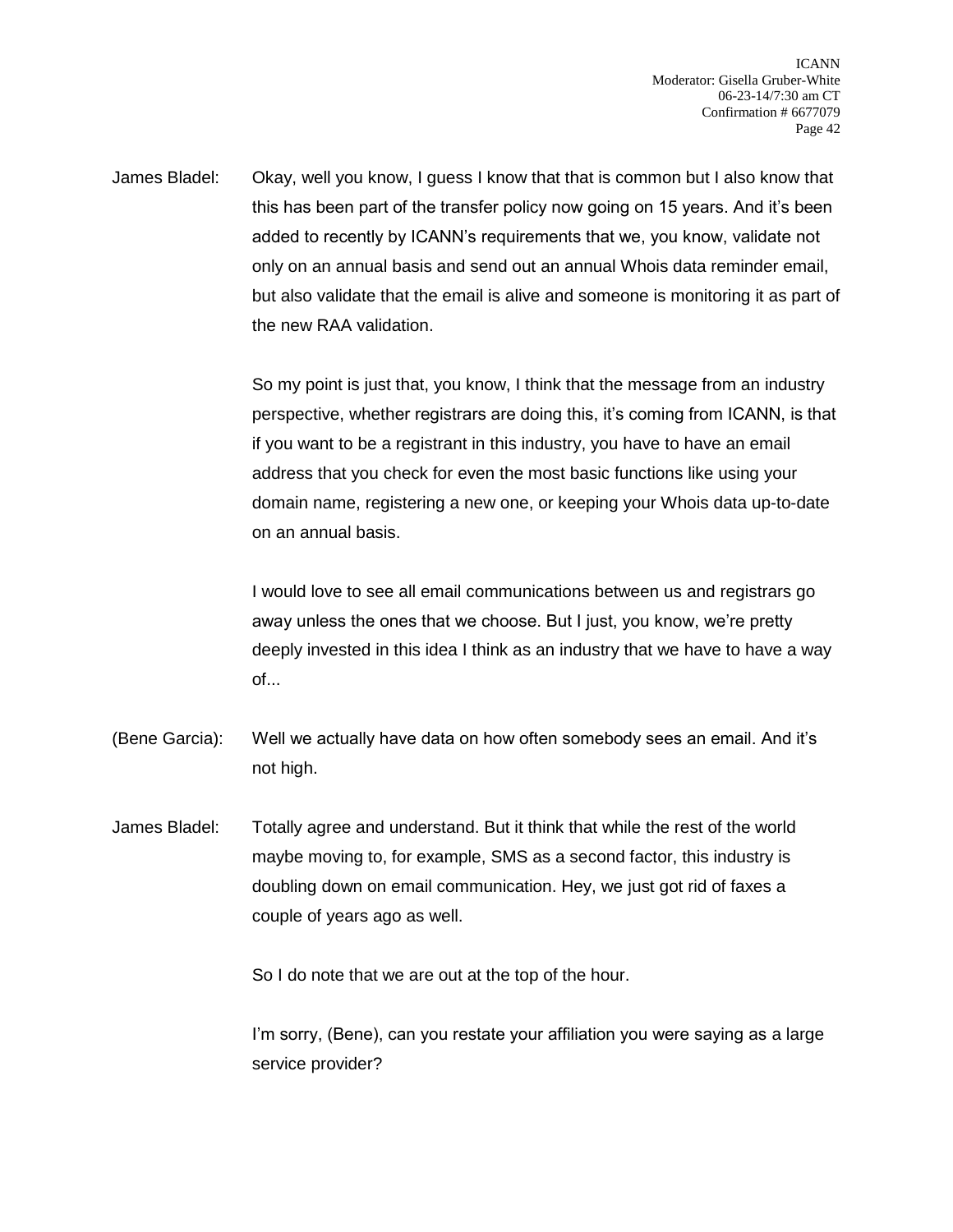- (Bene Garcia): I'm with (Hiboo). We have what would you say (unintelligible), over 600,000 domains at this point.
- James Bladel: And that's a registrar...
- (Bene Garcia): As a reseller.
- James Bladel: Reseller.
- (Bene Garcia): And so those are small businesses in two countries, just those numbers, not counting the Spanish ones or the South American ones we do. It's just UK and the US.
- James Bladel: Okay, thank you. Okay, well I did want to say a semi-thanks to everyone, the regular working group participants as well as the new folks that have joined us here in London and contributed to our discussions.

Our next meeting...

- (Arthur): I would like to respond to what Volker and the other people said, that they were lying. There are just factual inaccuracies here. Please.
- James Bladel: Hold on. We've given you I think ample opportunity to weigh in. And I would encourage you to join our next meeting which is going to be not this coming Monday after ICANN, but two weeks from today, will be at 15 UTC. And I think that we've certainly valued everyone's contributions here including the public comment and in this forum.

And if you want to continue this discussion, I would encourage you to join the working group by submitting your Statement of Interest and becoming a member of the working group.